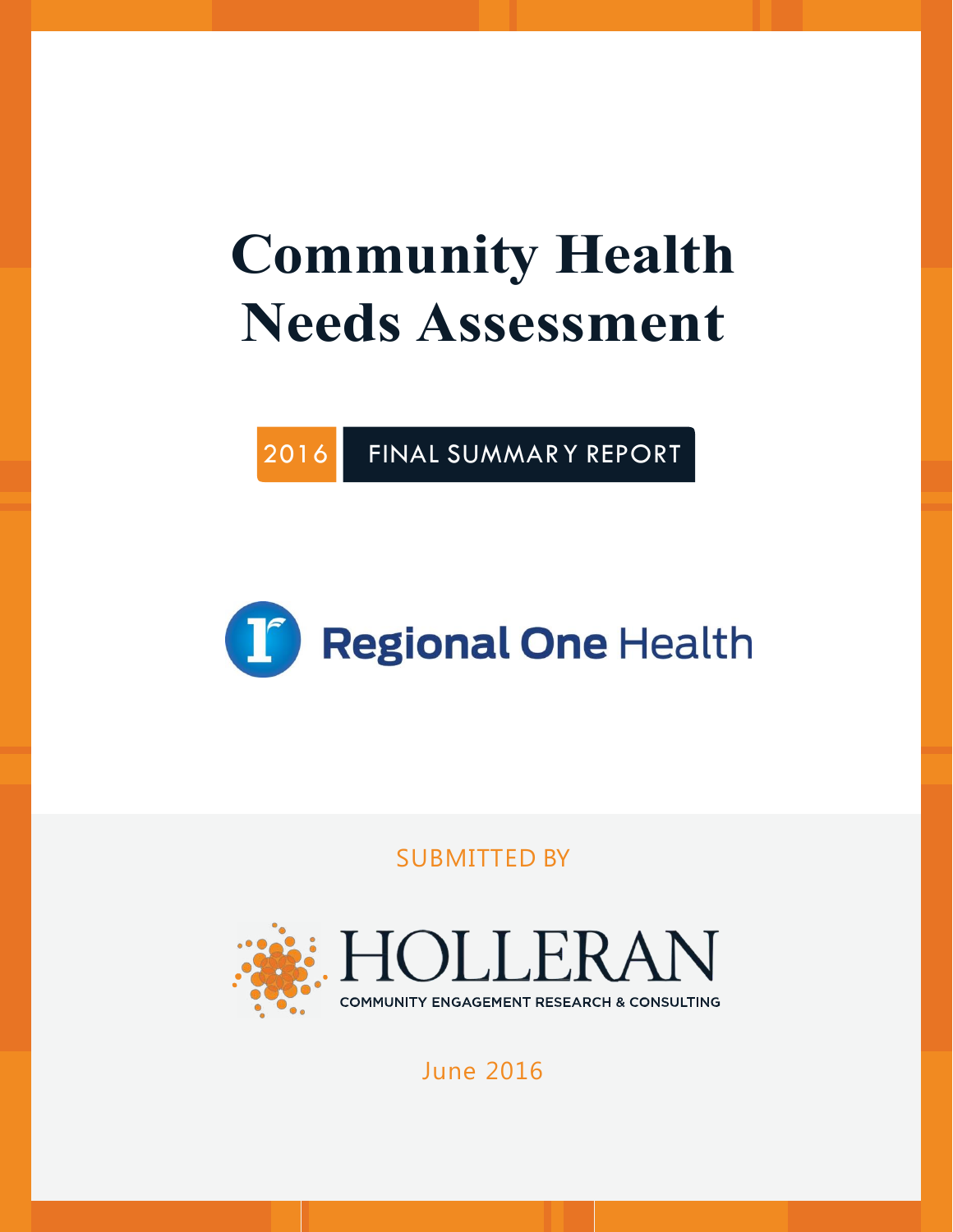# **TABLE OF CONTENTS**

| <b>Executive Summary</b>                          |                |  |  |  |
|---------------------------------------------------|----------------|--|--|--|
| <b>Community Health Needs Assessment Overview</b> | 3              |  |  |  |
| <b>Community Health Needs Assessment Findings</b> | 5              |  |  |  |
| Socio-Demographic Statistics Overview             | 5              |  |  |  |
| Key Health Issues                                 | $\overline{7}$ |  |  |  |
| <b>Health Risk Behaviors</b>                      | 11             |  |  |  |
| <b>Access to Care</b>                             | 12             |  |  |  |
| <b>Identification of Community Health Needs</b>   |                |  |  |  |
|                                                   |                |  |  |  |
| Appendix A. Secondary Data Sources                | 17             |  |  |  |
| Appendix B. Key Informant Participants            |                |  |  |  |
| Appendix C. Prioritization Session Participants   | 19             |  |  |  |
| Appendix D. 2013 Implementation Strategy Outcomes | 21             |  |  |  |

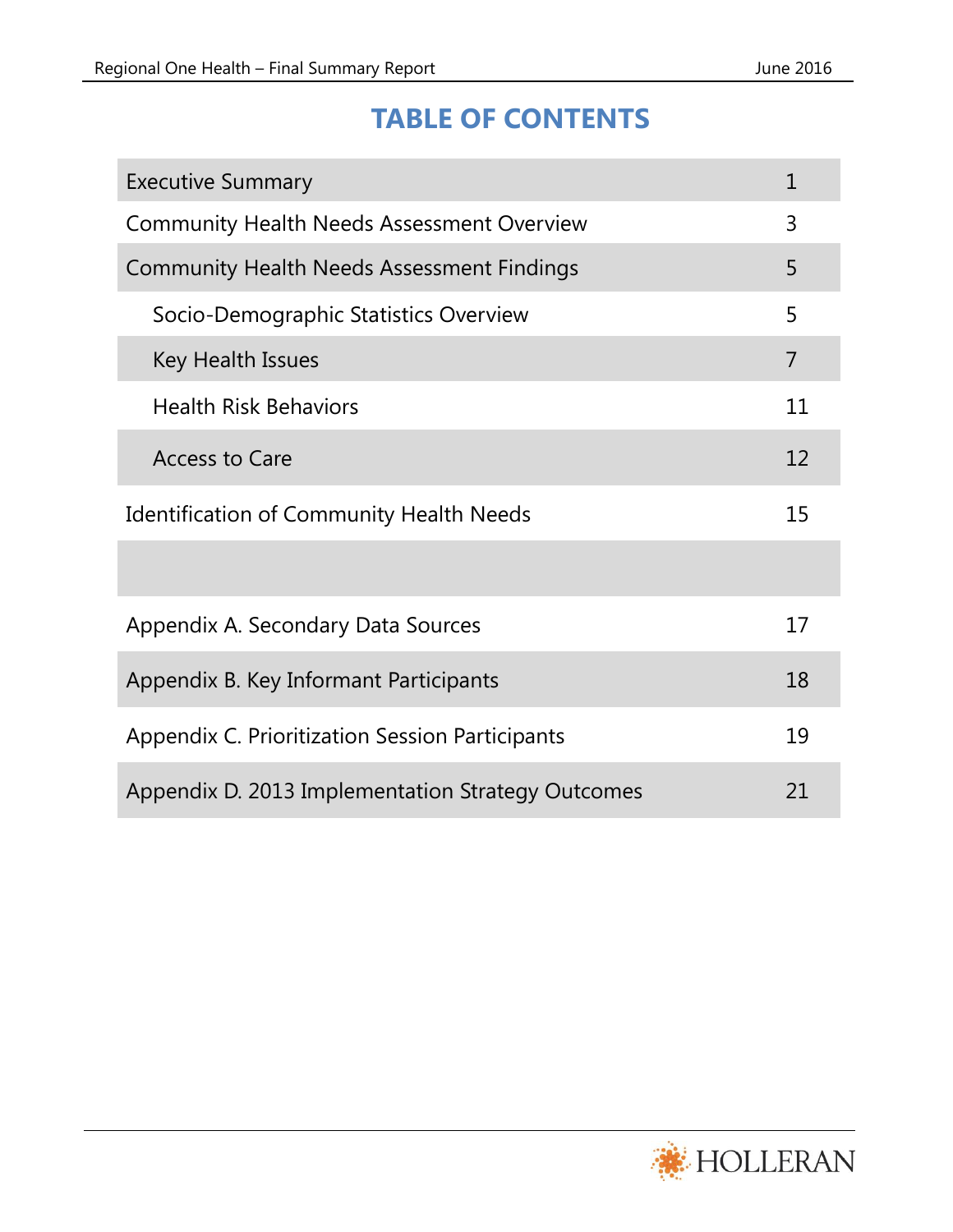## **EXECUTIVE SUMMARY**

Beginning in February 2016, Regional One Health undertook a comprehensive community health needs assessment (CHNA) to evaluate the health needs of individuals living in Shelby County in Tennessee. The aim of the assessment is to reinforce Regional One Health's commitment to the health of residents and align its health prevention efforts with the community's greatest needs. The assessment examined a variety of health indicators including chronic health conditions, access to health care and social determinants of health. Regional One Health contracted with Holleran Consulting, a research firm based in Lancaster, Pennsylvania, to execute this project.

The completion of the CHNA enabled Regional One Health to take an in-depth look at its community. The findings from the assessment were utilized by Regional One Health to prioritize public health issues and develop a community health implementation plan focused on meeting community needs. Regional One Health is committed to the people it serves and the communities where they reside. Healthy communities lead to lower health care costs, robust community partnerships, and an overall enhanced quality of life. This CHNA Final Summary Report serves as a compilation of the overall findings of each research component.

#### **CHNA Components**

- $\triangleright$  Secondary Data Research
- $\triangleright$  Online Community Survey
- $\triangleright$  Key Informant Surveys
- $\triangleright$  Prioritization Session
- $\triangleright$  Implementation Plan

#### **Key Community Health Issues**

Regional One Health, in conjunction with community partners, examined the findings of the Secondary Data, Online Community Survey, and Key Informant Surveys to select Key Community Health Issues pertinent to Shelby County. The following issues were identified (presented in alphabetical order):

- $\triangleright$  Access to Healthcare
- $\triangleright$  Child and Family Health
- $\triangleright$  Drug Abuse
- $\blacktriangleright$  Health Literacy
- $\blacktriangleright$  Healthy Lifestyles
- $\triangleright$  Mental Healthcare
- $\triangleright$  Poverty
- $\triangleright$  Sexually Transmitted Illnesses and TB
- $\triangleright$  Violence

## **Prioritized Community Health Issues**

Based on feedback from community partners, including health care providers, public health experts, health and human service agencies, and other community representatives, Regional One Health plans to focus community health improvement efforts on the following health priorities over the next three-year cycle:

 $\triangleright$  Poverty

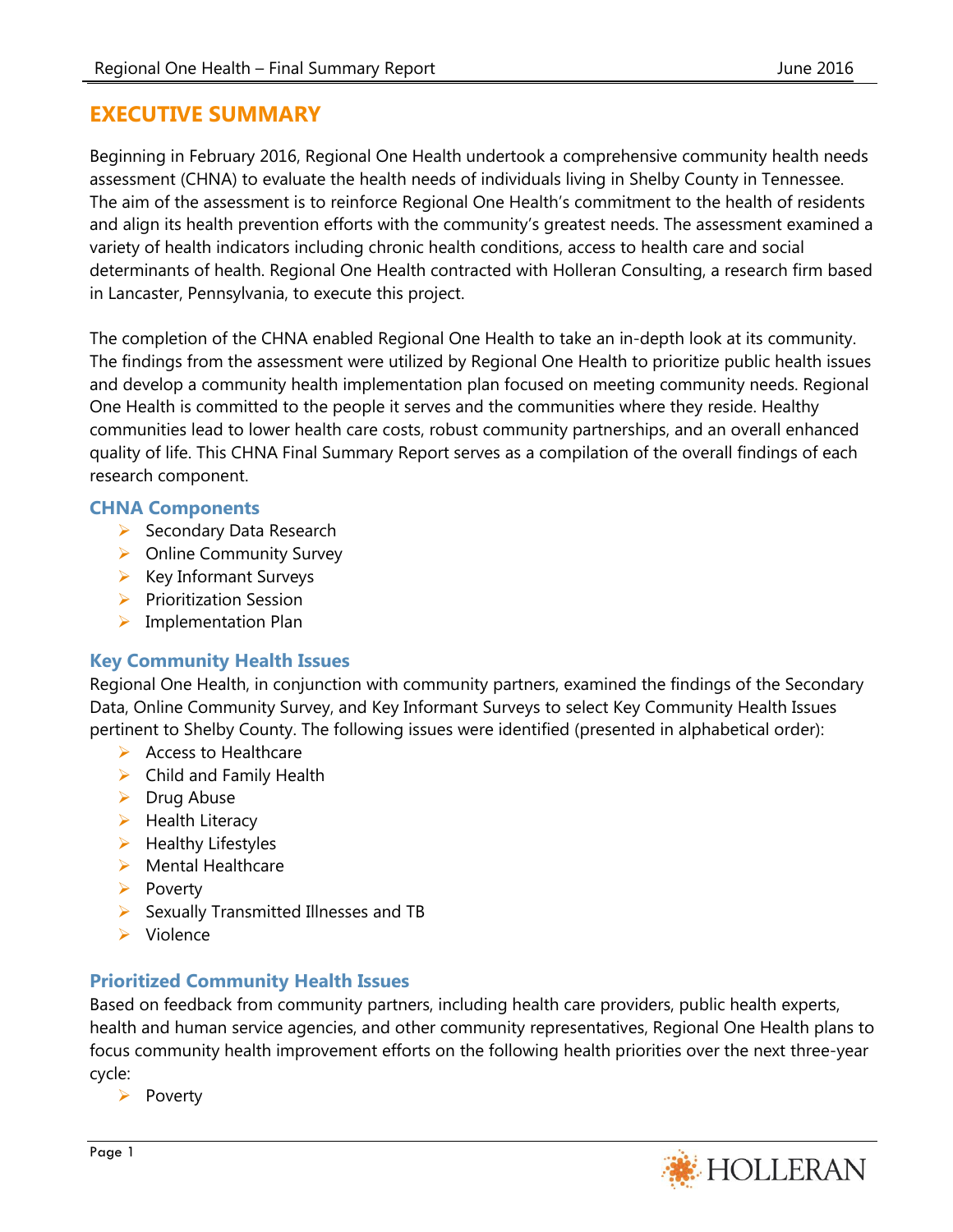- $\blacktriangleright$  Healthy Lifestyles
- $\triangleright$  Violence
- $\triangleright$  Mental Healthcare
- $\triangleright$  Sexually Transmitted Illnesses and TB

## **Previous CHNA and Prioritized Health Issues**

Regional One Health conducted a comprehensive CHNA in 2013 to evaluate the health needs of individuals living in the hospital service area within Shelby County. The purpose of the assessment was to gather information about local health needs and health behaviors. The assessment helped Regional One Health to identify 11 health issues and develop a community health implementation plan to improve the health of the surrounding community. The prioritized health issues include:

- $\triangleright$  Teen Pregnancy
- $\triangleright$  Infant Mortality
- > HIV/AIDS
- $\triangleright$  Diabetes
- ▶ Breast Cancer
- Colorectal Cancer
- $\triangleright$  Adult Obesity/Overweight
- $\triangleright$  Injury Prevention
- $\triangleright$  Education
- $\triangleright$  Violent Crime/Homicide/Firearm-Related Deaths
- $\blacktriangleright$  Lung Health

Major outcomes achieved from the 2013 CHNA priority areas include:

- Served approximately 180 young moms each year through the Sunrise Program.
- $\triangleright$  Approximately 3,700 new moms received education through the Safe to Sleep Program.
- $\triangleright$  Approximately 10,000 medical visits were provided annually to HIV patients as well as 15,000 wrap around visits.
- **Provided more than 1,800 glucose and blood pressure screenings in the community and** participated in more than 78 community health fairs.
- $\triangleright$  Approximately 3,677 individuals were screened through the Take Care/Be Aware Program.
- $\triangleright$  More than 100 people from various faith communities attended the Spiritual Health and Wellness Conference.
- An average of 20 participants per month attended the Memphis Area Brain Injury Support Group.
- ▶ Touched more than 300 lives through hosting Bully, Conflict Resolution and Gun Violence and Police Interaction community educational programs.

A full list of outcomes can be found in Appendix D.

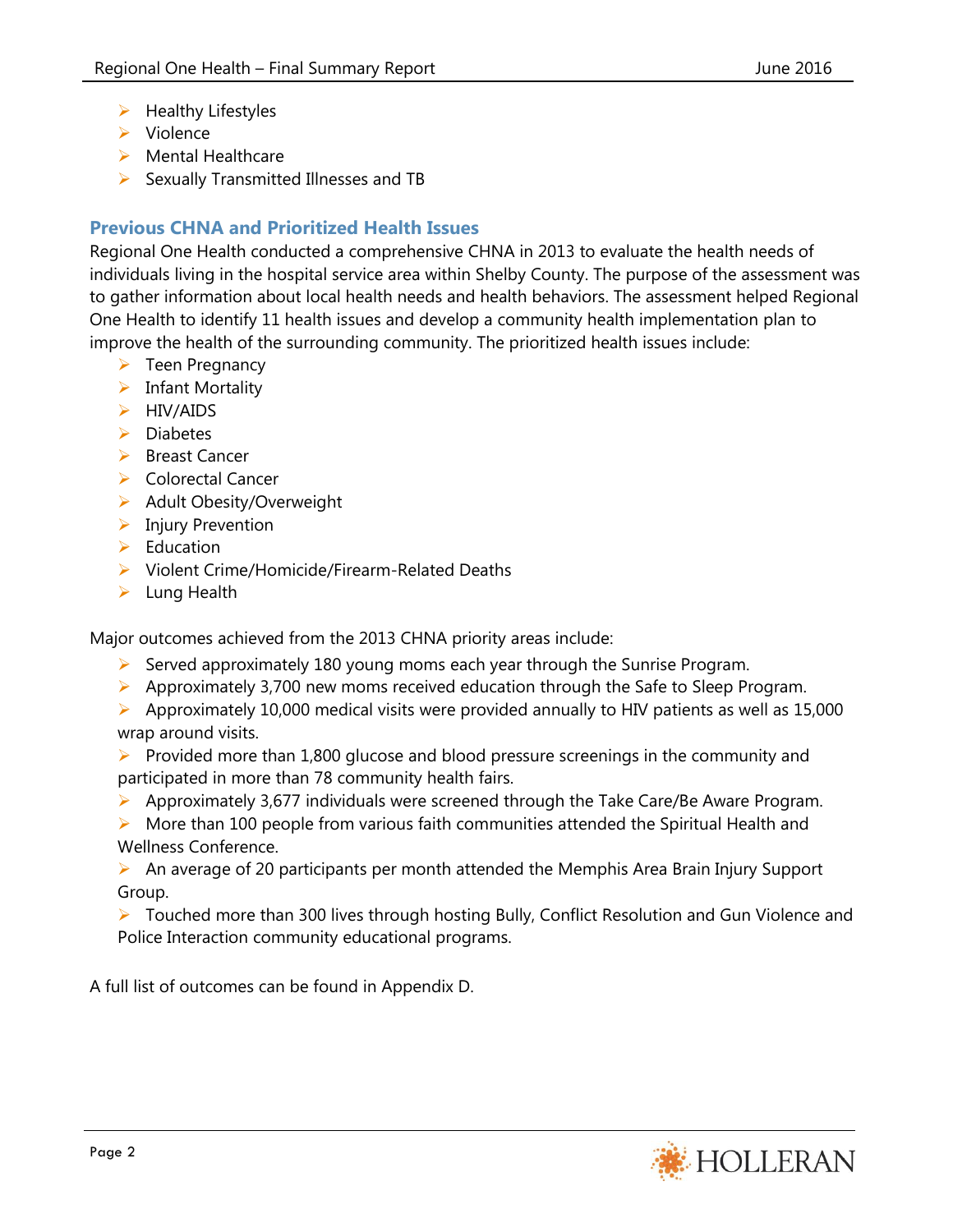## **COMMUNITY HEALTH NEEDS ASSESSMENT OVERVIEW**

#### **Organization Overview**

Regional One Health is a healthcare system providing accessible, efficient, quality healthcare for individuals in the Mid-South. Its primary service area includes west Tennessee, east Arkansas, and north Mississippi. Focusing on compassionate care and exceptional service, Regional One Health is anchored by its acute care hospital, Regional Medical Center, which is home to four highly respected Centers of Excellence including trauma, burn, neonatal intensive care and high-risk obstetrics. Regional One Health also includes Regional One Health Rehabilitation Hospital, Regional One Health Extended Care Hospital, Regional One Health Surgery Center, a network of primary care physician offices, and an outpatient center.

With 335 staffed beds and a total of 2,897 employees, Regional One Health's mission is to improve the health and well-being of the people they serve by providing compassionate care and exceptional service. In collaboration with their partners, Regional One Health's vision is to be the premier healthcare system advancing the quality of life in the communities they serve. Regional One Health operates on four core values including compassion, accountability, respect, and excellence.

#### **Methodology**

The CHNA was comprised of both quantitative and qualitative research components. A brief synopsis of the research components is included below with further details provided throughout the document:

- $\triangleright$  A Secondary Data Profile uses existing data from local and national sources depicting population and household statistics, education and economic measures, morbidity and mortality rates, incidence rates, and other health statistics for Shelby County were compiled and compared to state and national level data, where applicable.
- An Online Community Survey was conducted with individuals residing in Shelby County between April 11 and April 29, 2016. The survey was designed to assess their health status, health risk behaviors, preventive health practices and needs, health care access primarily related to chronic diseases, and community strengths and opportunities. The survey took approximately 10 to 15 minutes to complete. In total, 936 residents completed the survey.
- $\triangleright$  Key Informant Surveys were conducted with a total of 55 keys informants between March 2016 and April 2016. Key informants were defined as community stakeholders with expert knowledge, including public health and health care professionals, social service providers, non-profit leaders, business leaders, faith-based organizations, and other community leaders.

#### **Research Partner**

Regional One Health contracted with Holleran, an independent research and consulting firm located in Lancaster, Pennsylvania, to conduct research in support of the CHNA. Holleran has 23 years of experience in conducting public health research and community health assessments. The firm provided the following assistance:

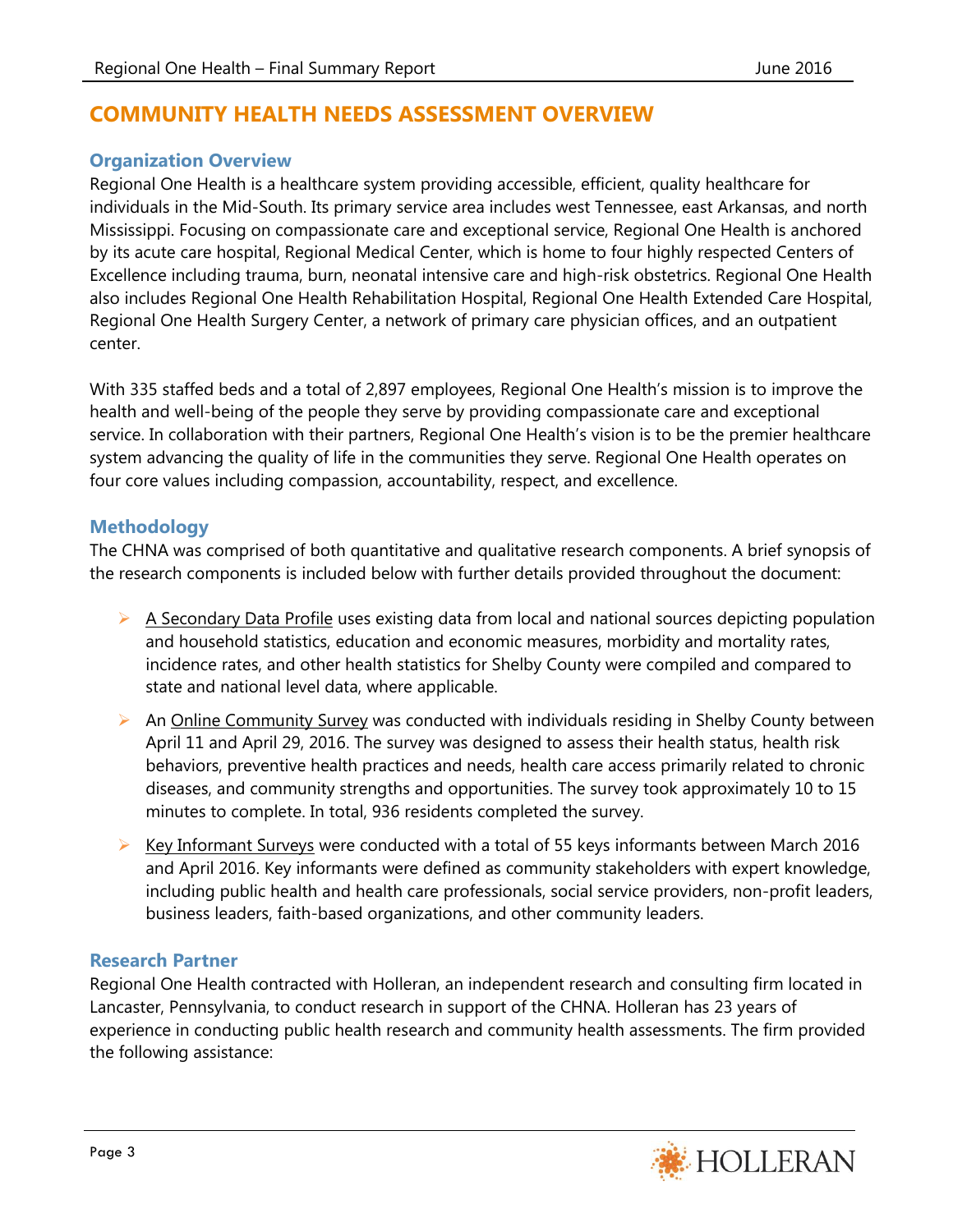- $\triangleright$  Collected and interpreted data from secondary data sources
- $\triangleright$  Collected, analyzed and interpreted data from the online community survey
- $\triangleright$  Collected, analyzed and interpreted data from key informant interviews; and
- $\triangleright$  Prepared all reports

#### **Community Representation**

Community engagement and feedback were an integral part of the CHNA process. Regional One Health sought community input through key informant interviews with community leaders and partners, an online community member survey available to all residents, and inclusion of community leaders in the prioritization and implementation planning process. Public health and health care professionals shared knowledge and expertise about health issues, and leaders and representatives of non-profit and community-based organizations provided insight on the community, including the medically underserved, low income, and minority populations.

#### **Research Limitations**

As with all research efforts, there are some limitations related to this study's research methods that should be acknowledged. Data based on self-reports should be interpreted with particular caution. In some instances, community member survey participants may over- or underreport behaviors and illnesses based on fear of social stigma depending on the health outcome of interest or misunderstanding the question being asked. In addition, respondents may be prone to recall bias where they may attempt to answer accurately, but remember incorrectly.

In addition, timeline and other restrictions may have impacted the ability to survey all community stakeholders. Regional One Health sought to mitigate limitations by including representatives of diverse and underserved populations throughout the research components. However, the convenience sample for the community survey does not mirror the demographics of the population.

#### **Prioritization of Needs**

Following the completion of the CHNA research, Regional One Health prioritized community health issues in collaboration with its research partner, Holleran Consulting. Regional One Health will develop and submit an Implementation Plan, based on the prioritized community needs, to their Board of Directors for approval on or before November 15, 2016.

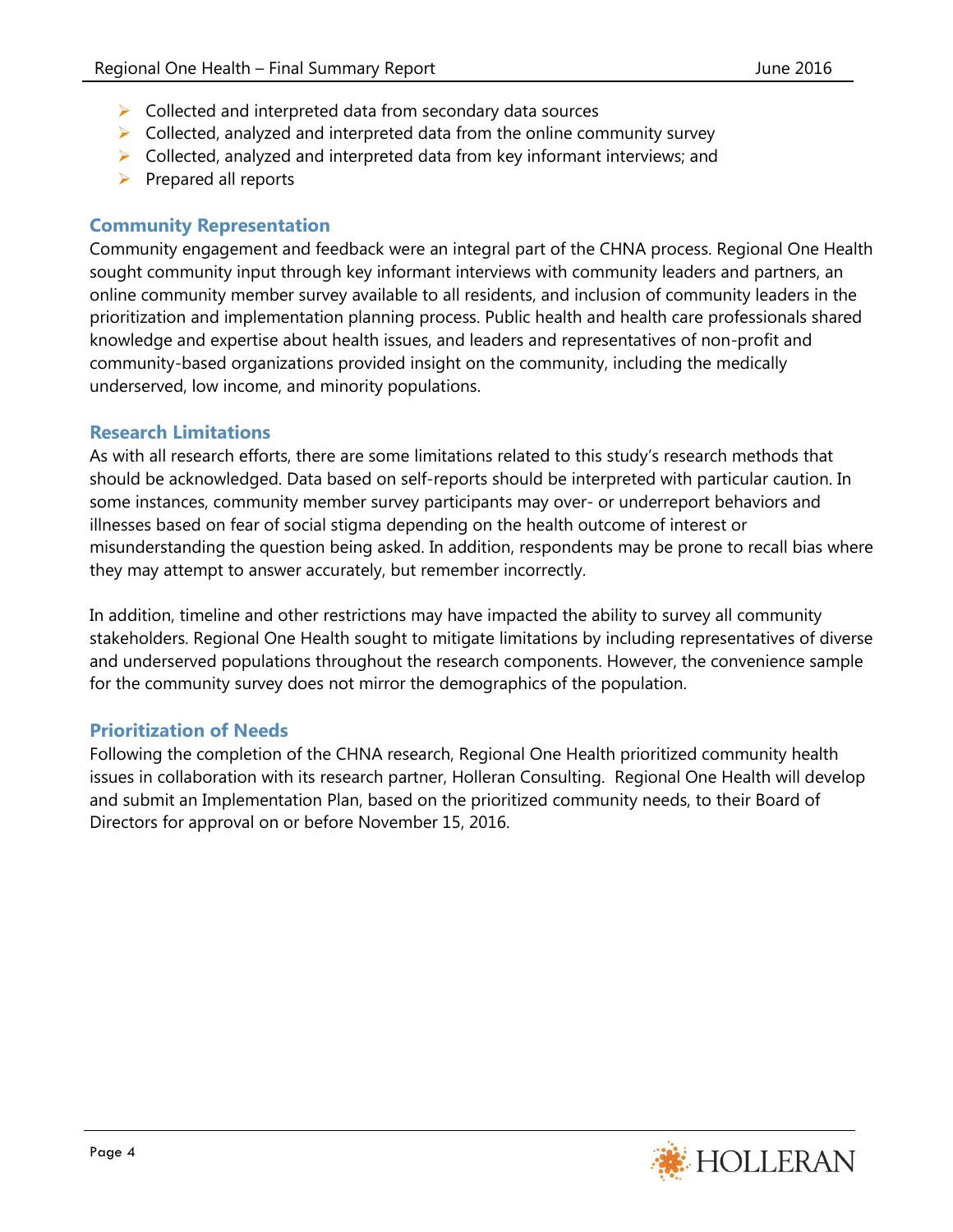## **COMMUNITY HEALTH NEEDS ASSESSMENT FINDINGS**

The following sections present the results of the analysis of secondary data, the online community survey, and the key informant survey.

## **I. Socio-Demographic Statistics Overview**

The population of Shelby County has experienced a slower growth (4.3%) between 2000 and 2014, when compared to Tennessee (13.4%) and the nation (11.6%). Shelby County also has a notably younger population as evidence by the median age (34.8) when compared to the state (38.3) and the nation (37.4).

Over half of the population in Shelby County is Black/African-American (53.4%), which is a much larger proportion when compared to Tennessee (17.6%) and the nation (13.7%). Additionally, in terms of primary language statistics, the percentage of people who speak a language other than English at home is slightly higher in Shelby County (9.2%) when compared to Tennessee (6.8%), but is much lower compared to the nation (20.9%). Residents in Shelby County who speak a language other than English at home are most likely to speak Spanish (5.3%).



#### Figure 1. Racial breakdown of the three major races

A review of U.S. Census data show specific community needs related to housing and poverty in Shelby County. Housing is an important social determinant of physical and mental health. It is well documented that affordable housing alleviates the financial burden and makes more household resources available to pay for health care and healthy food, which leads to better health outcomes. When looking at housing costs in Shelby County, the percentage of home owners and renters spending 30% or more of their income on rent (57.9%) is higher in Shelby County when compared to both the state and the

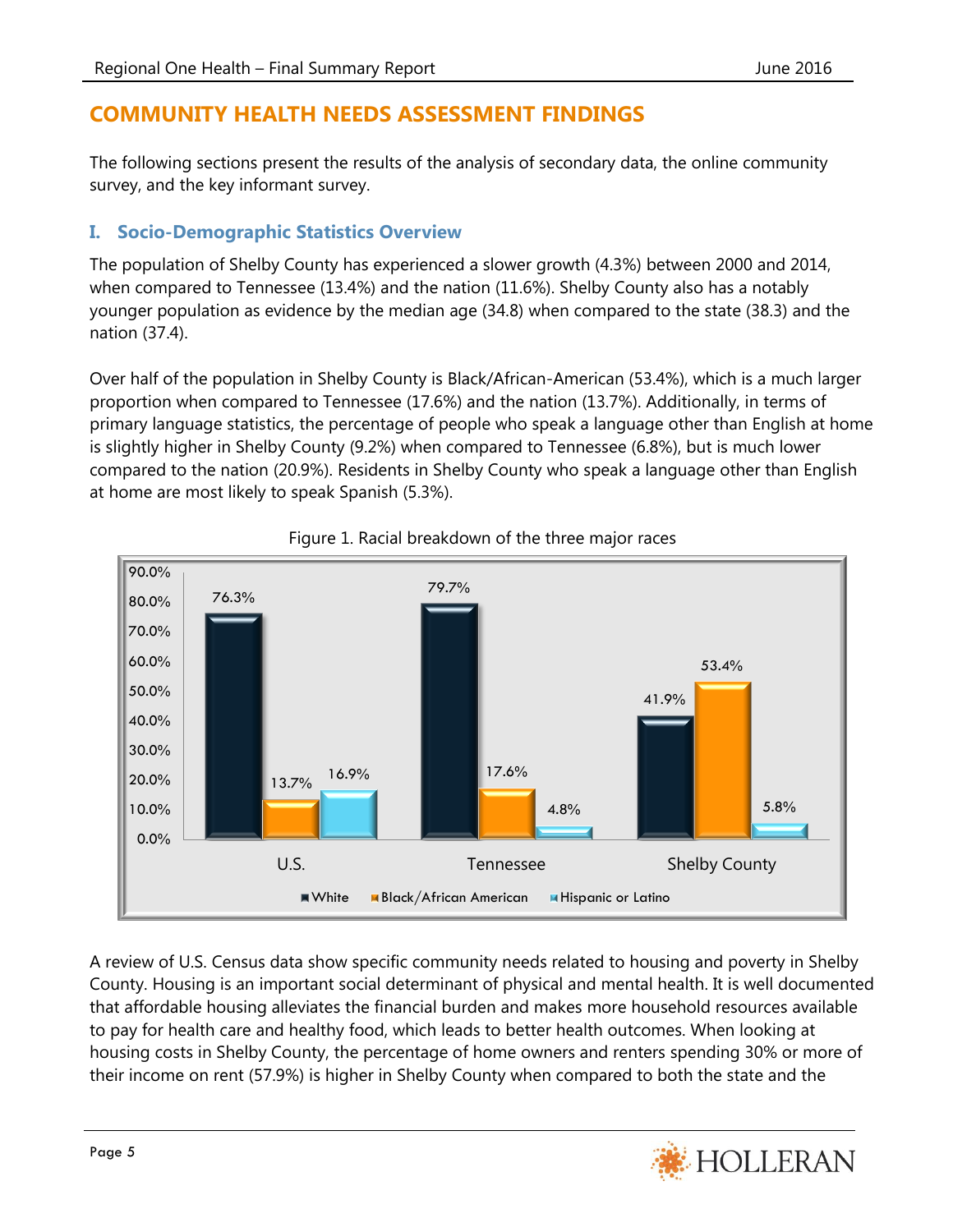nation. Additionally, the percentage of female headed-households with no husband present is higher in Shelby County (20.8%) than in the state (13.5%) and the nation (13.0%).

Education is an important social determinant of health. Evidence indicates that individuals who are less educated tend to have poorer health outcomes. Shelby County has a larger percentage of residents with a bachelor's degree or higher (29.8%) when compared to the state (24.4%), but is similar to the nation (29.3%). Unfortunately, in 2014, the unemployment rate in Shelby County (7.9%) was much higher than Tennessee (6.5%) and the nation (6.2%).

Another indirect measure of health outcome is household income as it provides a foundation for determining poverty status. The median income for households and families is slightly higher in Shelby County (\$46,213 and \$57,175 respectively) when compared to Tennessee, but is still lower than the nation. Unfortunately, despite having income comparable to the state and the nation, a larger proportion of the population is below poverty level in Shelby County (21.3%) than in the state (17.8%) and the nation (15.6%). The incidence of poverty for female-headed households in Shelby County (35.6%) is similar to the state but worse than the nation (30.9%). Additionally, a higher share of residents in Shelby County have received food stamp/SNAP benefits in the past 12 months (21.0%) when compared to Tennessee and the nation.



#### Figure 2. Households below poverty level and receiving food stamps

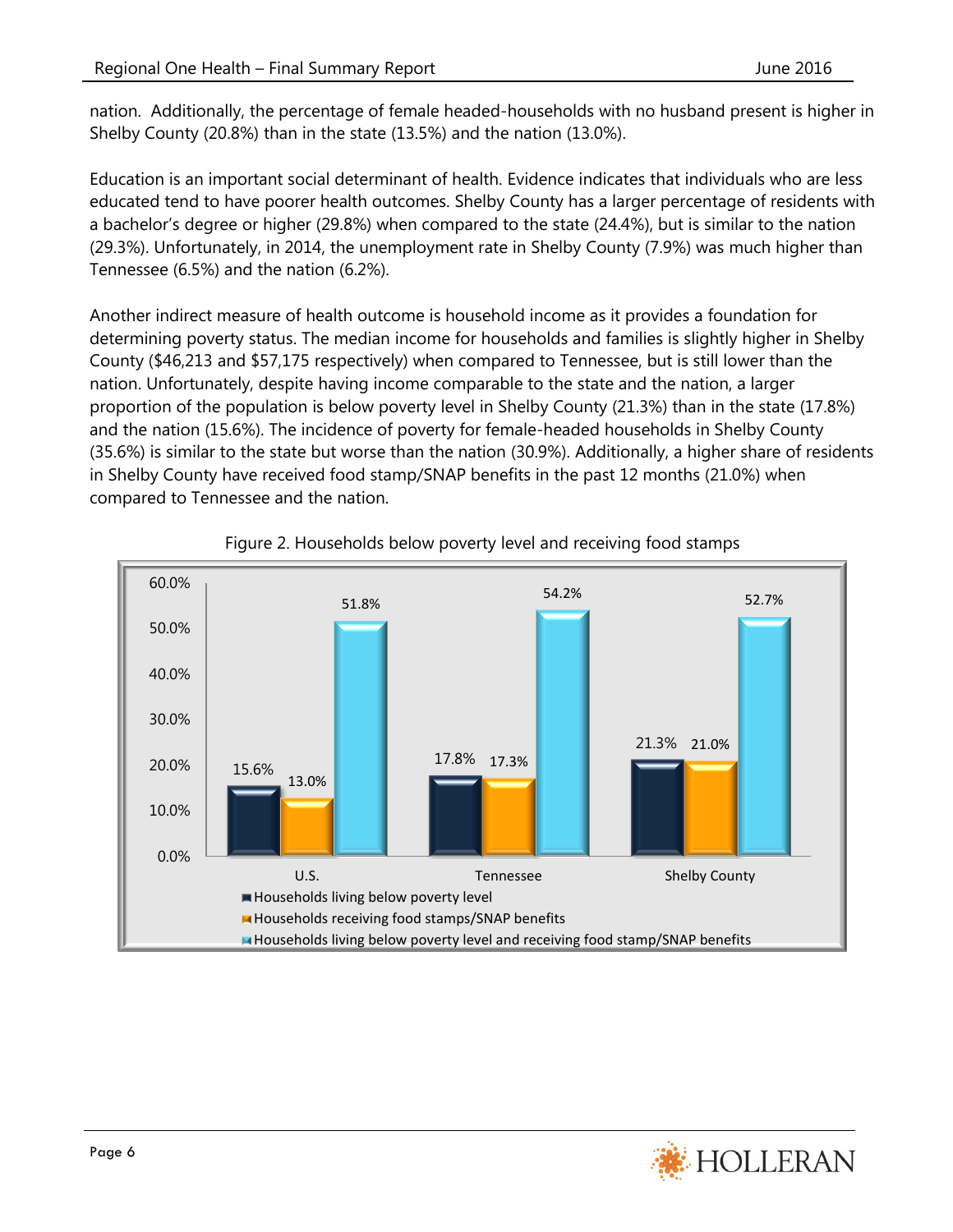#### **II. Key Health Issues**

This section illustrates the health concerns of the community in Shelby County as identified by the secondary data as well as the online community survey, and key informant survey.

#### **Top Five Leading Causes of Death**

The top five causes of death in Shelby County are heart disease, cancer, stroke, accidents, and Alzheimer's disease. While the top two leading causes of death are consistent with the state and the nation, the third leading cause of death in the state and nation is accidents, followed by chronic lower respiratory disease, and then stroke. Of particular concern, the age-adjusted death rate due to stroke is much higher than both the state and the nation. The death rate due to cancer is also slightly worse than the state but much worse than the nation. The overall age-adjusted death rate per 100,000 in Shelby County (876.1) is similar to the state (880.0), but still worse than the nation. However, the age-adjusted death rate for blacks in Shelby County is even more notable as the rate (1,001.1) is much worse than both the state (960.8) and the nation (849.3).

|                                                      | <b>HP 2020</b> | <b>U.S.</b> | <b>Tennessee</b> | <b>Shelby County</b> |
|------------------------------------------------------|----------------|-------------|------------------|----------------------|
| Diseases of heart                                    | N/A            | 167.0       | 205.6            | 197.9                |
| Malignant neoplasms (Cancer)                         | 161.4          | 161.2       | 184.2            | 189.6                |
| Chronic lower respiratory disease                    | N/A            | 40.5        | 52.5             | 36.2                 |
| Accidents (Not including motor<br>vehicle accidents) | N/A            | 40.5        | 55.6             | 49.0                 |
| Cerebrovascular diseases (Stroke)                    | 34.8           | 36.5        | 45.8             | 55.5                 |
| Alzheimer's Disease                                  | N/A            | 25.4        | 38.1             | 40.2                 |
| Diabetes mellitus                                    | $9.9**$        | 20.9        | 23.2             | 26.5                 |
| Influenza and pneumonia                              | N/A            | 15.1        | 22.1             | 18.0                 |
| Nephritis, nephrotic syndrome and<br>nephrosis       | N/A            | 13.2        | 14.1             | 16.0                 |
| Suicide                                              | 10.2           | 13.0        | 14.1             | 8.6                  |

#### Table 1. Deaths by Selected Causes, All Ages per Age-Adjusted 100,000 (2014)

Sources: Centers for Disease Control and Prevention & Healthy People 2020

Online community survey participants were asked to disclose the chronic conditions they have been diagnosed with. The top five health conditions that survey participants have been diagnosed with include overweight/obesity, high blood pressure, high cholesterol, arthritis, and asthma. For those participants that have been diagnosed with cancer in their lifetime (5.9%), the most common types of cancers include breast cancer (31%), cervical cancer (20%), and skin cancer other than melanoma (20%).

Survey participants were also asked to identify the top five most pressing health issues in their community. Respondents could choose from a list of 24 health issues as well as suggest their own that were not on the list. Diabetes was the top health issue identified by over half of respondents. Diabetes, overweight/obesity, high blood pressure, cancer, and homicide/violent crime were ranked as the next

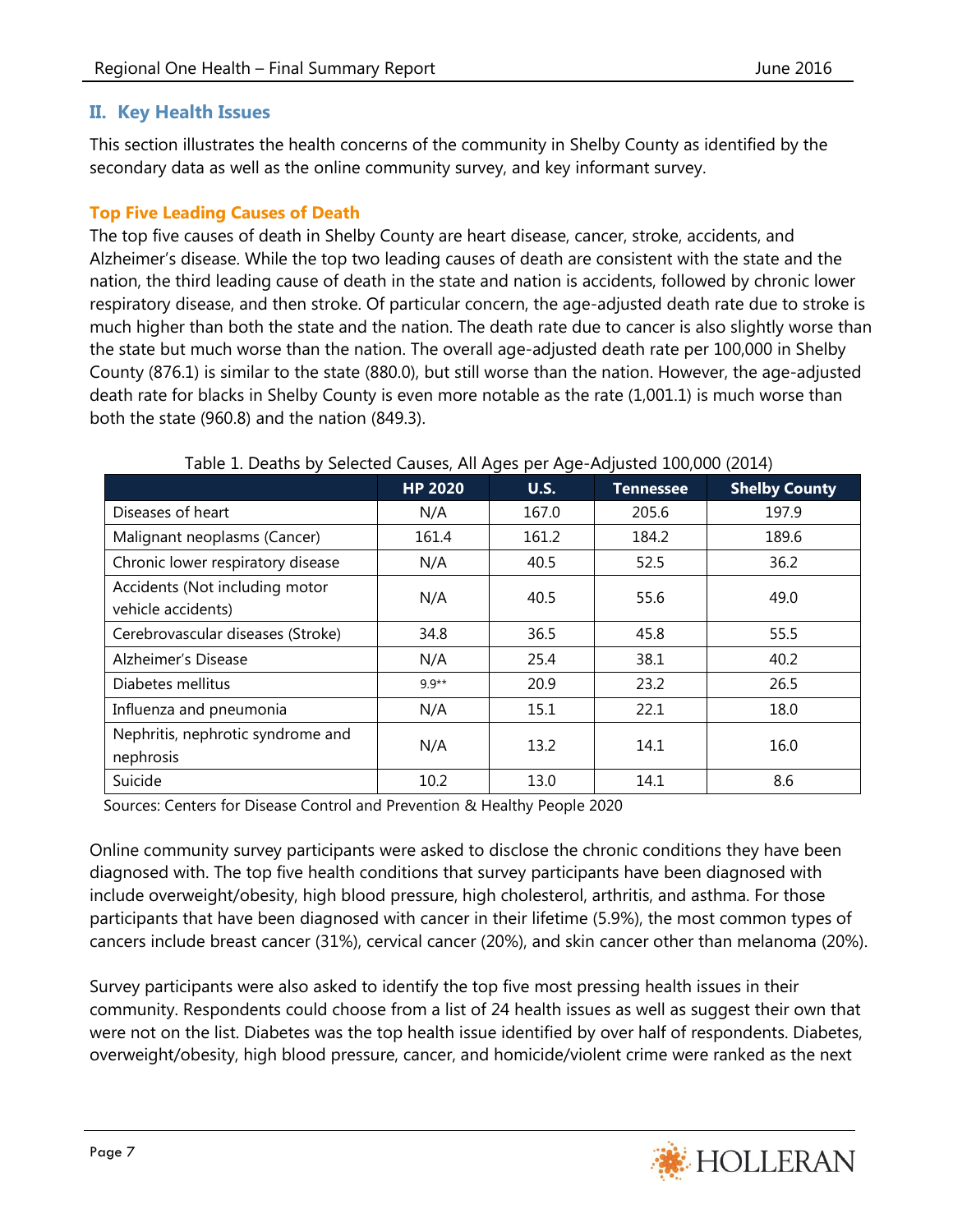four most pressing health issues in Shelby County. The following table shows the breakdown of the percent of respondents who selected the top 10 health issues from a list of 24 health issues.

| <b>Rank</b>    | <b>Key Health Issue</b>  | <b>Percent of Respondents Who</b><br>Selected the Issue* |
|----------------|--------------------------|----------------------------------------------------------|
| $\mathbf{1}$   | <b>Diabetes</b>          | 52.2%                                                    |
| $\mathcal{P}$  | Overweight/Obesity       | 45.4%                                                    |
| $\overline{3}$ | High Blood Pressure      | 45.0%                                                    |
| 4              | Cancer                   | 44.7%                                                    |
| 5              | Homicide/Violent Crime   | 32.3%                                                    |
| 6              | Drug Abuse/Alcohol Abuse | 31.5%                                                    |
| $\overline{7}$ | <b>Heart Disease</b>     | 31.1%                                                    |
| 8              | Access to Care/Uninsured | 28.7%                                                    |
| 9              | HIV/AIDS                 | 22.4%                                                    |
| 10             | Domestic Violence        | 21.6%                                                    |

Table 2. Ranking of the Top Ten Most Pressing Health Issues by Community Residents

\* Respondents could select more than one option, therefore the percentages may sum to more than 100.0%.

The finding gathered through the key informant survey is similar to those results from the community survey in regard to the top five health issues identified in Shelby County. Although, mental health/suicide and access to care/uninsured rank were ranked higher by key informants than by community survey participants. The following table illustrates the top five health issues facing Shelby County as viewed by key informants.

| <b>Rank</b> | <b>Key Health Issue</b>  | <b>Selected as an Issue</b> | <b>Selected As</b><br><b>Most Significant</b> |
|-------------|--------------------------|-----------------------------|-----------------------------------------------|
|             | Overweight/Obesity       | 89.1%                       | 33.3%                                         |
|             | Access to Care/Uninsured | 72.7%                       | 35.2%                                         |
|             | <b>Diabetes</b>          | 63.6%                       | 5.6%                                          |
| 4           | Mental Health/Suicide    | 54.5%                       | 7.4%                                          |
|             | <b>Heart Disease</b>     | 49.1%                       | $0.0\%$                                       |

Table 3. Ranking of the Top Five Most Pressing Health Issues by Key Informants

The following section provides a more detailed discussion of some of the health issues that were determined to be significant in Shelby County.

#### **Diabetes**

Diabetes is a serious disease that can be managed through appropriate use of medications, physical activity, and diet. The secondary data revealed that Shelby County has a higher rate of death from diabetes (26.5) when compared to Tennessee (23.2) and the nation (20.9). Diabetes was also ranked as the top most pressing health issue by community survey participants and ranked number three by the key informants. One key informant noted: *"Diabetes is prevalent in our community and leads to heart disease, stroke, and numerous other crippling health conditions including amputations."* Another key

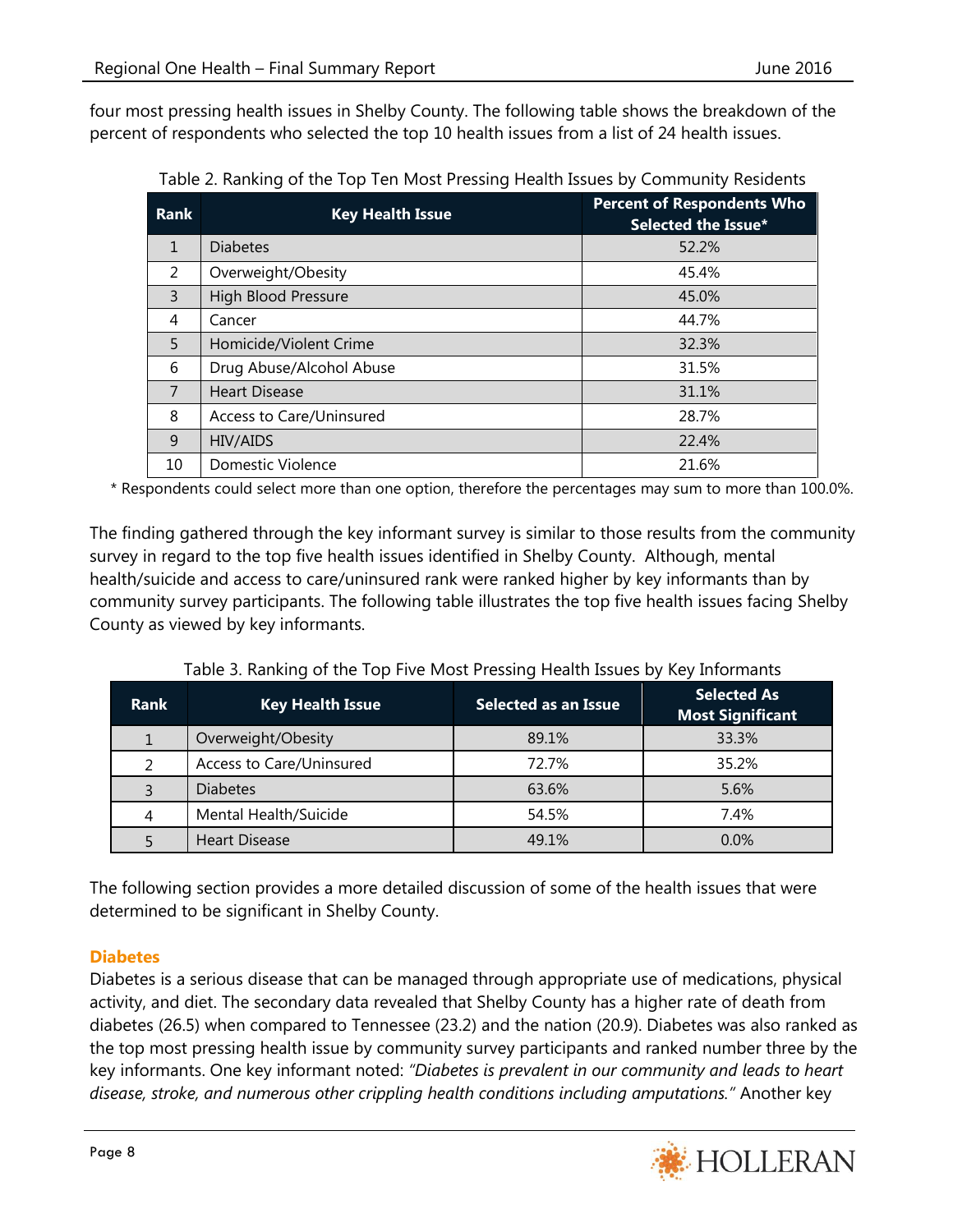informant further elaborated: *"There are a high number of uncontrolled diabetic patients in this area. The prevalence is well above the state rate."* 

#### **Overweight/Obesity**

Overweight/obesity emerged as an important health concern from both the primary and secondary data analysis. Being overweight/obese is a concern as it can be a contributing factor to a variety of other chronic health conditions such as diabetes and heart disease. According to data from the Behavioral Risk Factor Surveillance System (BRFSS), Shelby County has a larger proportion of the population that is overweight/obese (72.5%) when compared to Tennessee (68.4%) and the nation (64.8%). Furthermore, community survey participants were asked to self-report their weight. Approximately 69% of all respondents described themselves as slightly or very overweight. Additionally, key informants ranked overweight/obesity as the top most pressing health issue in Shelby County, and community survey participants ranked it as second on the list.

#### **Crime**

Both quantitative and qualitative data showed that crime is a concerning issue in Shelby County. High crime rates can often be linked to communities having a lack of safe opportunities for residents to engage in physical activity. The total crime rate in Shelby County (12,801.9) far exceeds the rate in Tennessee (8,240.9). In particular, the rate of crime against persons in Shelby County (4,465.5) is almost double the rate in the rest of the state (2,289.0). Additionally, Shelby County's crime rate for murder is notably higher (15.4) than the state (5.7). In fact, the age-adjusted mortality rate per 100,000 for homicide in Shelby County (16.4) ranks within the top 10 leading causes of death for the county, which is not the case for the state or the nation.

#### **Cancer**

Cancer was also identified as a health concern through the quantitative and qualitative research. According to the CDC, cancer is the number two leading cause of death in Shelby County, the state, and the nation. Females in Shelby County are more likely to die from breast cancer (29.2 per age-adjusted 100,000) than females across Tennessee (22.6) and the nation (21.9). Males in Shelby County are also more likely to die from prostate cancer (33.7) compared to males in the rest of the state (22.6) and the nation (21.4). Overall, Shelby County residents who are diagnosed with cancer are more likely to die from it when compared to individuals across the state and the nation.

#### **Overall Physical and Mental Health Status**

Online community survey participants were asked to rate their overall health, including both physical and mental health. In general, self-reported measures of health are promising among Shelby County residents as over one-half of respondents (51.1%) reported having very good or excellent overall health. On the other hand, only about 12% reported having fair or poor health. However, when asked to rate their feelings of stress and depression they may have had in the past 30 days, nearly 43% of respondents in Shelby County felt stressed or depressed at some point during the past month. More specifically, 8% felt stressed or depressed 7 days or more in the past month. The following charts depict participants' self-reported poor physical and mental health days.

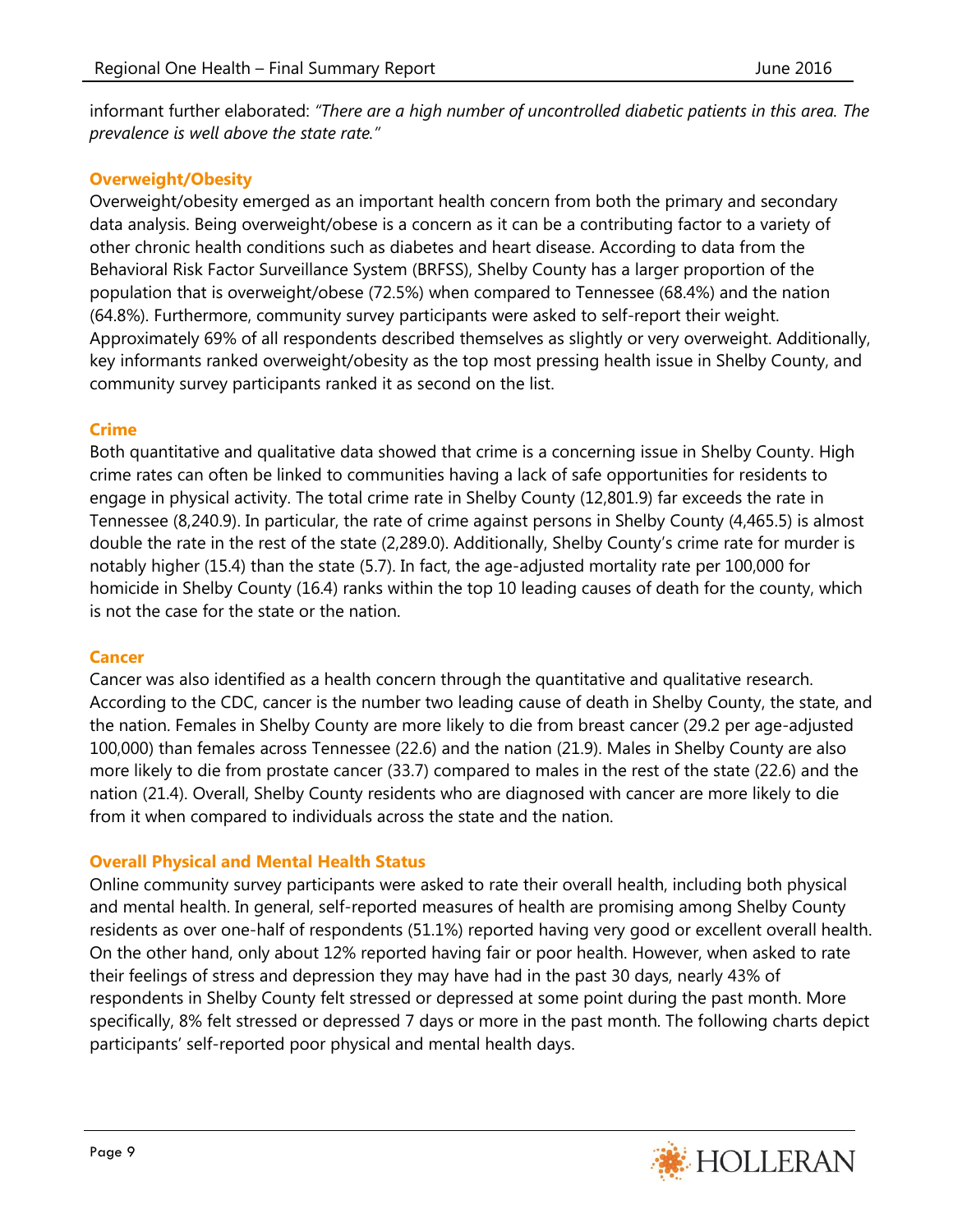

Figure 3. Poor Physical Health in the past 30 days

#### **Maternal and Child Health**

Maternal and child health issues emerged as important health concerns from both the primary and secondary data analysis. In the majority of secondary data statistics, Shelby County fared worse than both Tennessee and the nation. More specifically, the following maternal and child health outcomes are of particular concern:

0% 10% 20% 30% 40% 50% 60%

- The teenage birth rate per 1,000 for both 15-17 year olds and 18-19 year olds in Shelby County (21.2 and 74.8 respectively) is notably higher when compared to the state (15.3 and 62.8) and the nation (12.3 and 47.1).
- Shelby County had a substantially larger proportion of births to single mothers (62.4%) when compared to Tennessee (44.0%) and the nation (40.6%).
- The percentage of mothers who gave birth to low birth weight infants (11.7%) and very low birth weight infants (2.6%) is notably higher in Shelby County compared to Tennessee and the nation. These figures also fall short of the Healthy People 2020 goal of 7.8% and 1.4%, respectively.

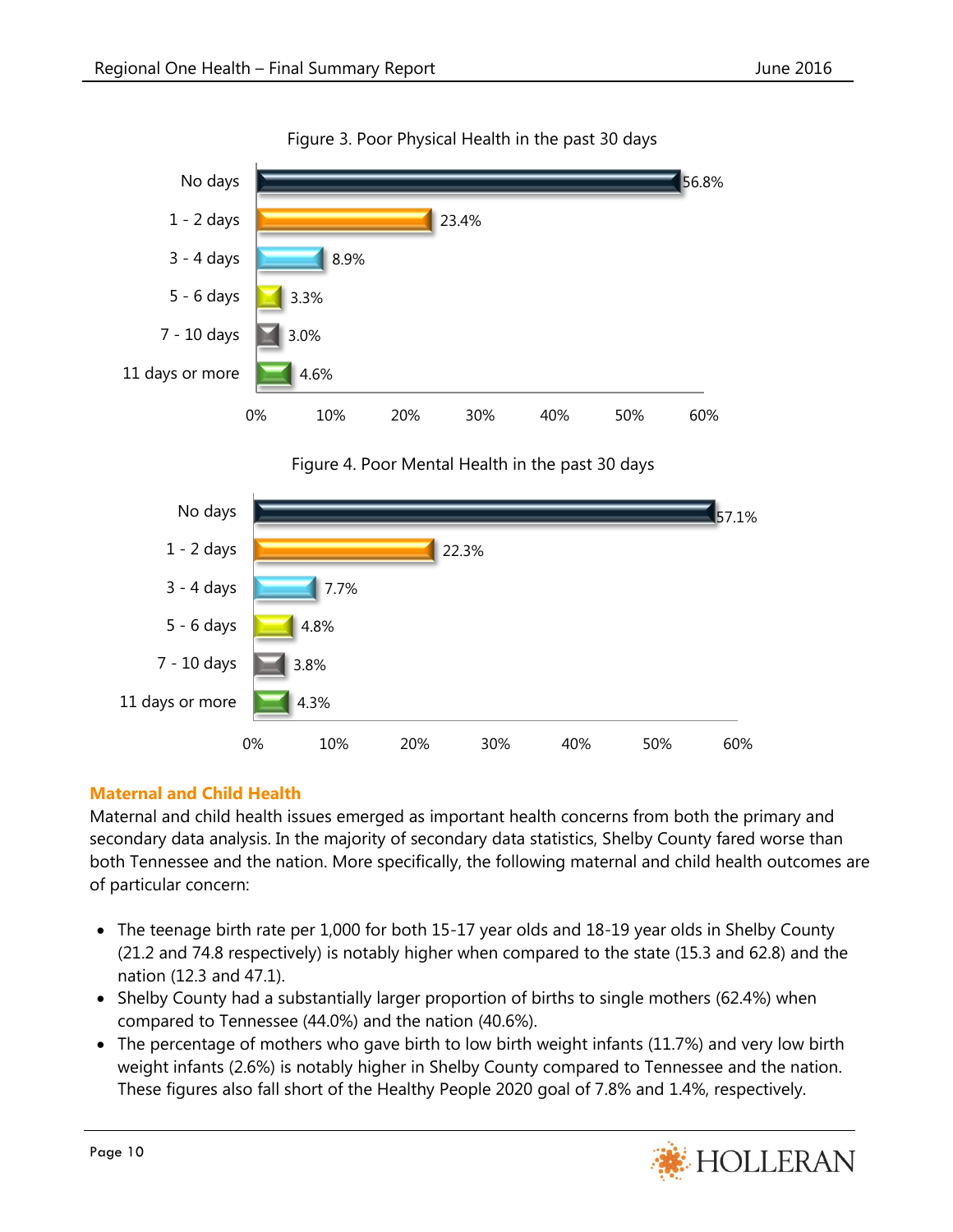The infant mortality rate, neonatal mortality rate, and post-neonatal mortality rate are all higher in Shelby County (9.2, 5.6, and 3.6 respectively) when compared to the state and the nation. All fall short of the Healthy People 2020 goals of 6.0, 4.1, and 2.0 respectively.

Comments, provided through the key informant survey echoed the findings from the secondary data statistics. Specifically, one key informant noted: *"I am an Ob-Gyn, so my perspective is skewed. But really poverty and income inequality is the issue. The health problem directly related to poverty is teen pregnancy. It is also something that we could move the dot in."* Another key informant emphasized: *"If the health of mothers and infants was prioritized, the other issues would be addressed somewhat."*

#### **III. Health Risk Behaviors**

This section illustrates the health risk behaviors that contribute to poor health as identified by the secondary data analysis as well as the primary data from the online community survey and key informant survey.

#### **Tobacco Use**

Based on county health rankings data, Shelby County had a higher percentage of adult smokers (21%) when compared to the National Benchmark (14%) but slightly lower compared to Tennessee (24%). Risky behaviors related to tobacco use were also measured as part of the community survey. The finding coincides with the county health rankings data in that approximately 24% of respondents in Shelby County reported smoking at least 100 cigarettes in their lifetime. However, only 11% of respondents report that they smoke every day or some days.

#### **Dietary and Exercise Behaviors**

It is widely supported that physical activity coupled with healthy eating can prevent health concerns such as obesity, diabetes, heart disease and many others. While the majority of the online community survey participants reported exercising in the past month (71.7%), their fruit and dark green vegetables consumption was of concern. Approximately 41% of all respondents consume fruits and nearly 36% of respondents consume dark green vegetables one to four times per day. However, a notable proportion of respondents in Shelby County are only consuming fruits and vegetables two to four times per week.

Key informants were asked what challenges people in the community face in trying to maintain healthy lifestyles like exercising and eating healthy. Key informants identified lack of needed resources including time, money, and education to prepare healthy foods and exercise regularly. Many also felt that there was a lack of safe opportunities for physical activity due to high crime and violence rates. Others agreed that the community lacks access to fresh and affordable foods even often citing the community as a food desert. One informant commented: "*It is really very expensive to eat healthy and most people don't know how to plan meals properly. So educating individuals on food preparation and how/where to go to get healthy food at a discount would help."* Another key informant offered: "*We do not have livable neighborhoods. They are too dangerous from violence and cars and lack of sidewalks. We have stretches of*  food deserts without any place to buy fresh fruits and vegetables. And folks have lost the skill of cooking *healthily."*

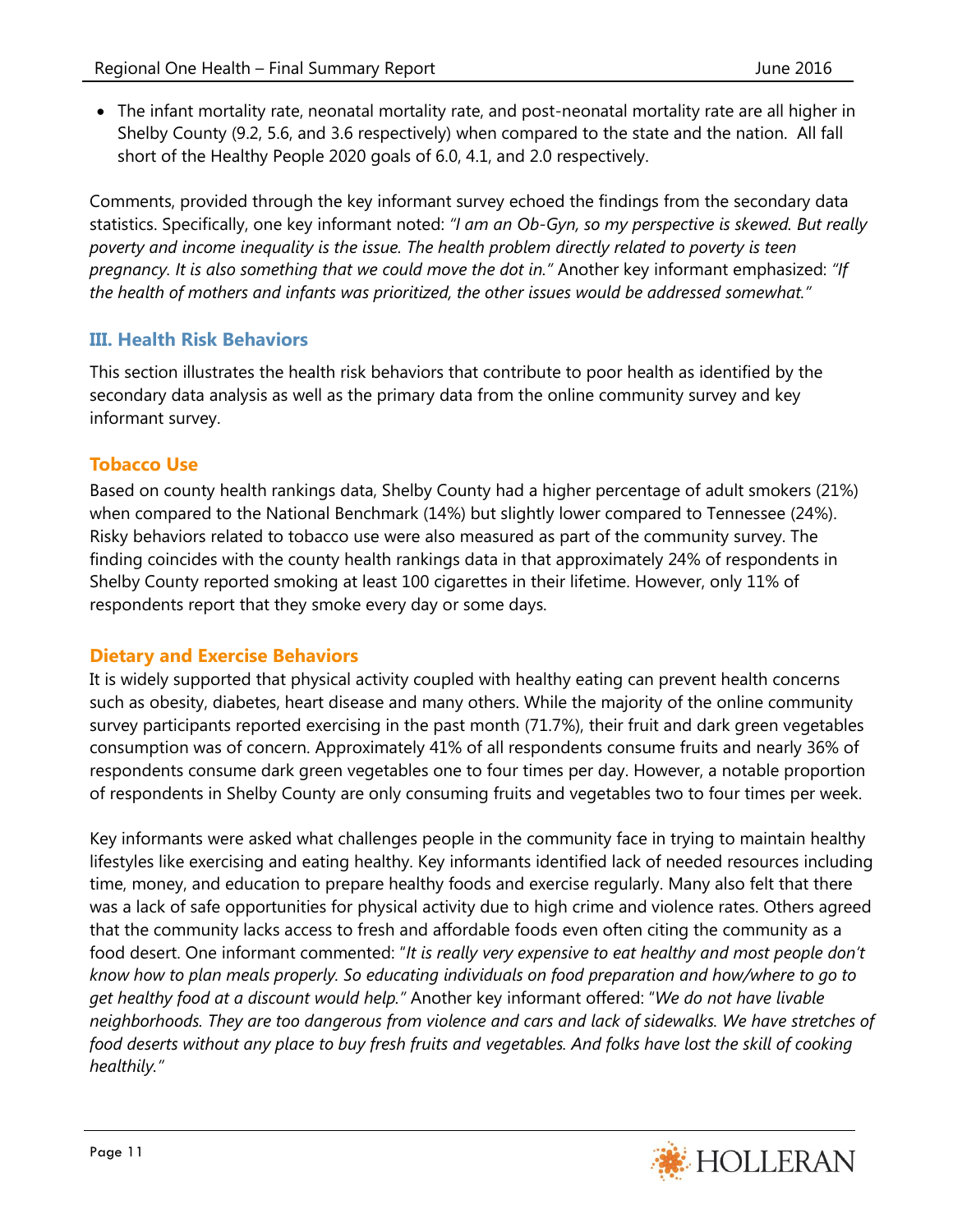#### **Cancer Screening**

Screenings can help in the early detection and treatment of many kinds of cancers. Online community survey participants were asked if they have routine screenings for skin cancer, breast cancer, prostate cancer, oral/throat cancer and colorectal cancer. Over 67% of respondents had routine screenings for breast cancer, followed by 35% who reported having routine screenings for prostate cancer and approximately 31% for colorectal cancer.

#### **IV. Access to Care**

This section illustrates the health coverage status of residents in Shelby County and highlights the barriers related to access to health care that contribute to poor health as identified by the secondary data as well as primary research methods.

#### **Health Insurance Coverage**

Health insurance coverage can have a significant influence on health outcomes as those without health insurance tend to have worse access to care than people who are insured. According to the U.S. Census Bureau (2010-2014) estimates, the health insurance coverage rate in Shelby County (84.6%) is slightly lower than the both the rate in the state (86.4%) and the nation (85.8%).

#### **Health Care Provider Access**

Based on county health rankings data, Shelby County received a ranking of 16 out of 95 for clinical care finishing higher than the majority of counties in Tennessee. In particular, the ratio of primary care physicians, dentists, and mental health providers to residents in Shelby County is better than all of Tennessee but still worse than the National Benchmark. The table below outlines details about this finding.

|                                  | <b>National</b><br><b>Benchmark</b> | Tennessee | <b>Shelby</b><br><b>County</b> |
|----------------------------------|-------------------------------------|-----------|--------------------------------|
| <b>Clinical Care Rank</b>        |                                     |           | 16                             |
| Uninsured (Population <65 years) | 11%                                 | 16%       | 17%                            |
| Primary care physician density   | 1,040:1                             | 1,380:1   | 1,270:1                        |
| Dentist density                  | 1,340:1                             | 1,960:1   | 1,500:1                        |
| Mental health provider density   | 370:1                               | 750:1     | 760:1                          |

#### Table 4. Health Care Provider Density (2016)

Source: County Health Rankings

Despite County Health Rankings provider ratios for Shelby County ranking in the top 25% as compared to other Tennessee counties, key informants report access to care as a significant issue. Very few informants "Strongly Agree" or "Agree" with any of the health care access statements included in the survey. The ability to access primary care providers received the most positive response but was still less than half of all responses. The availability of bilingual providers was of utmost concern as none of the respondents agreed with this statement. However, the availability of mental/behavioral health providers and transportation for medical appointments also received very low ratings.

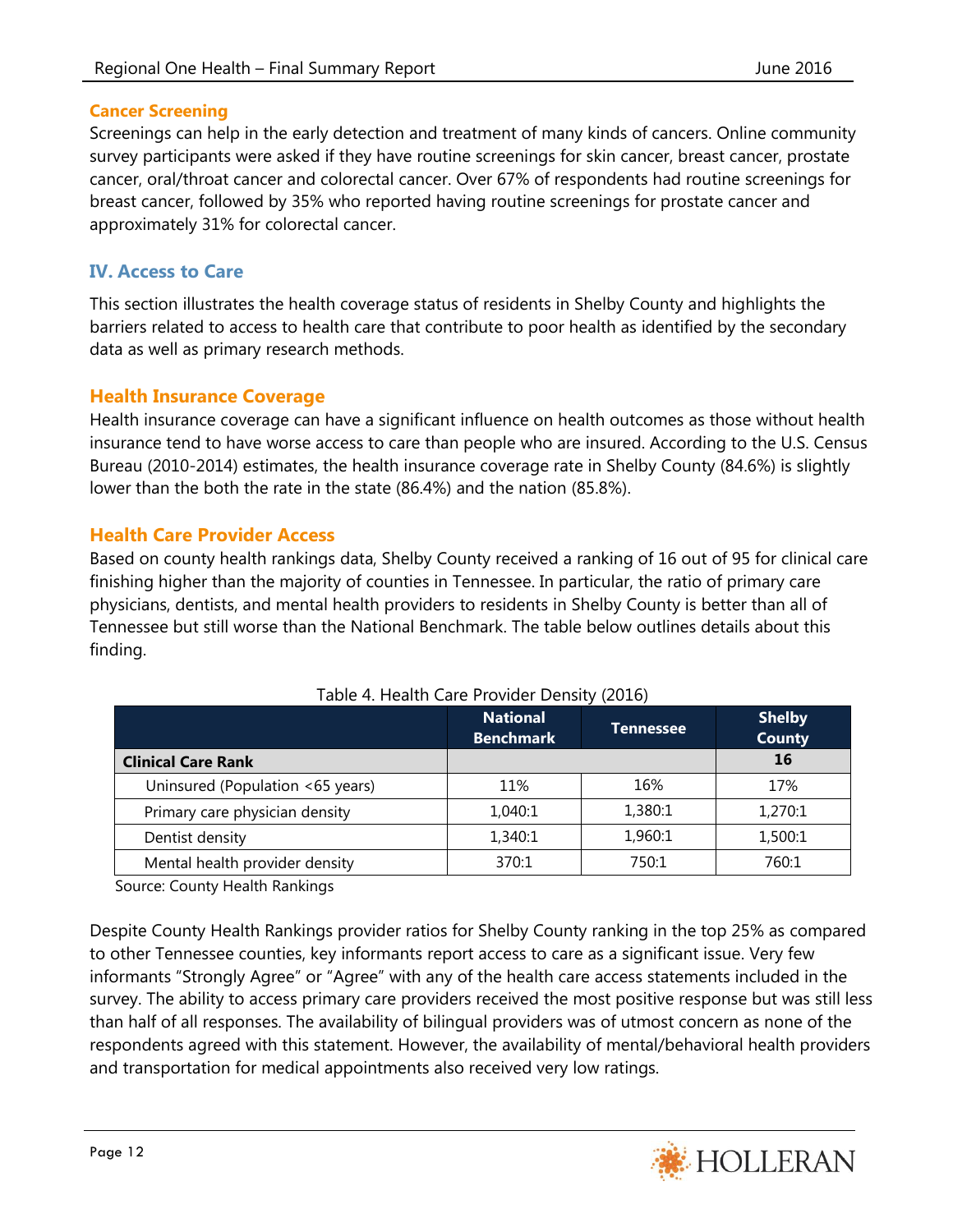#### **Barriers to Accessing Health Services**

Understanding the perceived barriers the community faces in accessing health services is important in order to see the whole picture as to why people are avoiding or delaying health care. The most commonly encountered barrier among community survey participants was the cost/inability to pay out of pocket expenses such as co-pays (82.7%), closely followed by lack of health insurance coverage. With over three-quarters of survey participants choosing one of these two barriers, they far outweigh the other barriers. Lack of transportation was the third most commonly cited barrier with slightly over-half of respondents choosing this selection. The breakdown of the percent of respondents who selected the top five key health barriers is outlined in the table below.

| Rank           | <b>Key Health Barrier</b>                           | <b>Percent of Respondents Who</b><br>Selected the Barrier* |
|----------------|-----------------------------------------------------|------------------------------------------------------------|
|                | Cost/Paying Out of Pocket Expenses                  | 82.7%                                                      |
|                | Lack of Health Insurance Coverage                   | 75.2%                                                      |
| $\overline{3}$ | Lack of Transportation                              | 50.9%                                                      |
| 4              | <b>Basic Needs Not Met</b>                          | 45.8%                                                      |
| 5              | Difficult to Understand/Navigate Health Care System | 34.7%                                                      |

Table 5. Ranking of the Top Five Barriers to Health Care Access by Community Residents

\* Respondents could select more than one option, therefore the percentages may sum to more than 100.0%.

Key informants ranked the barriers similar to community survey participants. While both key informants and community survey participants agreed the inability to pay out of pocket expenses was the top barrier, a larger proportion of key informants ranked lack of transportation as the second barrier with lack of health insurance coverage actually coming in third. However, over a quarter of key informants actually felt that lack of health insurance coverage was the most significant barrier the community faces in accessing care. One key informant commented on health insurance and cost: *"I agree that the Affordable Health Care Act helped move us in the right direction with ensuring all people have affordable health care. However, I still believe a significant number of people do not have health care coverage. It's still too expensive for many people."* Table 6 below shows the breakdown of the top five barriers to access according to key informants.

| <b>Rank</b>   | <b>Key Health Barrier</b>                | <b>Selected as a Barrier</b> | <b>Selected As</b><br><b>Most Significant</b> |
|---------------|------------------------------------------|------------------------------|-----------------------------------------------|
|               | Inability to Pay Out of Pocket Expenses  | 85.5%                        | 22.6%                                         |
| $\mathcal{P}$ | Lack of Transportation                   | 80.0%                        | 5.7%                                          |
| 3             | Lack of Health Insurance Coverage        | 74.5%                        | 26.4%                                         |
| 4             | <b>Basic Needs Not Met</b>               | 72.7%                        | 18.9%                                         |
|               | Inability to Navigate Health Care System | 70.9%                        | 13.2%                                         |

|  |  |  |  | Table 6. Ranking of the Top Five Most Pressing Health Issues by Key Informants |
|--|--|--|--|--------------------------------------------------------------------------------|

#### **Underserved Populations**

Key informants were asked whether they thought there are specific populations who are not being adequately served by local health services and an overwhelming majority of respondents (88.7%)

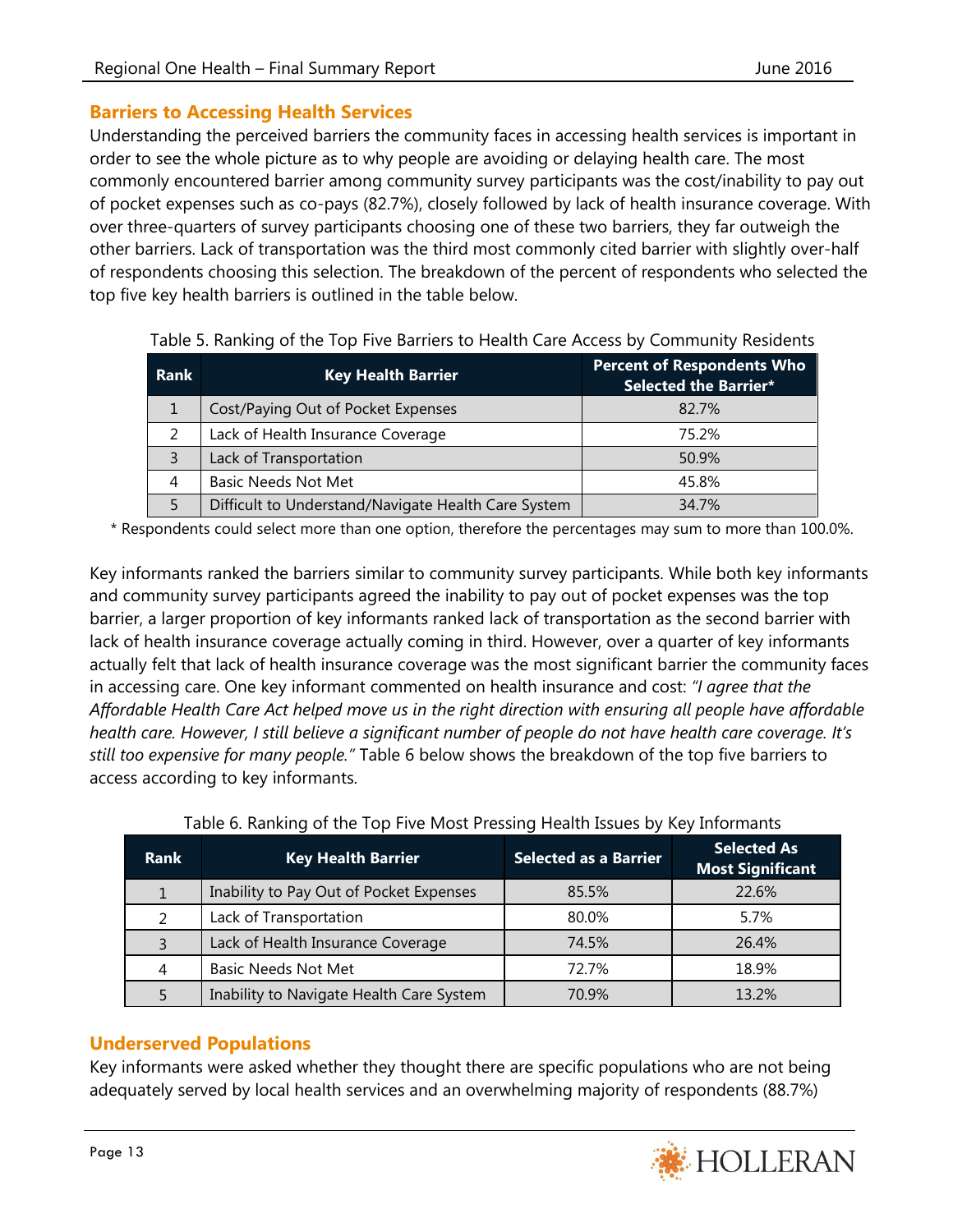indicated that there are underserved populations in the community. Key informants felt that Lowincome/Poor, Black/African-Americans, and Uninsured/Underinsured were the top three groups of the population that were underserved. In addition, nearly three-quarters of key informants indicated the Hospital Emergency Department as a primary place where uninsured or underinsured individuals go when they are in need of medical care.

#### **Resources Needed to Improve Access**

Both online community survey participants and key informants were asked to identify key resources or services that were needed to improve access to health care for residents in the community. Over half of community survey respondents ranked free/low cost dental care and medical care as the top two missing resources. Access to affordable fresh fruits and vegetables also topped the list. While key informants did rank free/low cost dental care second on their list of missing community resources, lack of mental health services topped their list with transportation ranking third.

#### **Challenges and Solutions**

Key informants were asked to identify challenges people in the community face in trying to maintain healthy lifestyles. A variety of prominent issues in the community were recognized. The themes most commonly noted by participants include: high crime and violence, lack of access to fresh and affordable foods, and a lack of understanding and education about healthy lifestyles. Many key informants felt that underlying factors such as poverty and struggles to meet basic needs may be linked to the challenges and health issues facing the community. A few comments from key informants that appeared frequently are highlighted below:

"*Economic and priorities. People who do work are working 2 to 3 jobs. They do not have the time, transportation, or access."*

*"The challenges are multifaceted and layered and not easily identified. Poor and uninsured people carry the added stress of being poor, uninformed, and uninsured. The stress of these factors contributes to their inability to make better choices for themselves when it comes to their health. Poverty and stress are real and major factors that hinder self actualization needed to make better choices about one's health."*

In order to get community and stakeholder input on how to address the health needs of the community, both key informants and community members were asked to provide suggestions/recommendations. Overwhelmingly, key informants felt that organizations should be combining resources and initiatives in an effort to implement a more collaborative approach to addressing the community health issues. Community members echoed this sentiment by emphasizing the need for more community-based healthcare, outreach, and programs. Survey respondents felt that improved access to affordable healthcare, gyms, healthier food, and mental health services should be a focus. More education on how to live healthier lifestyles, as well as education on the services available in the community, were also suggested.

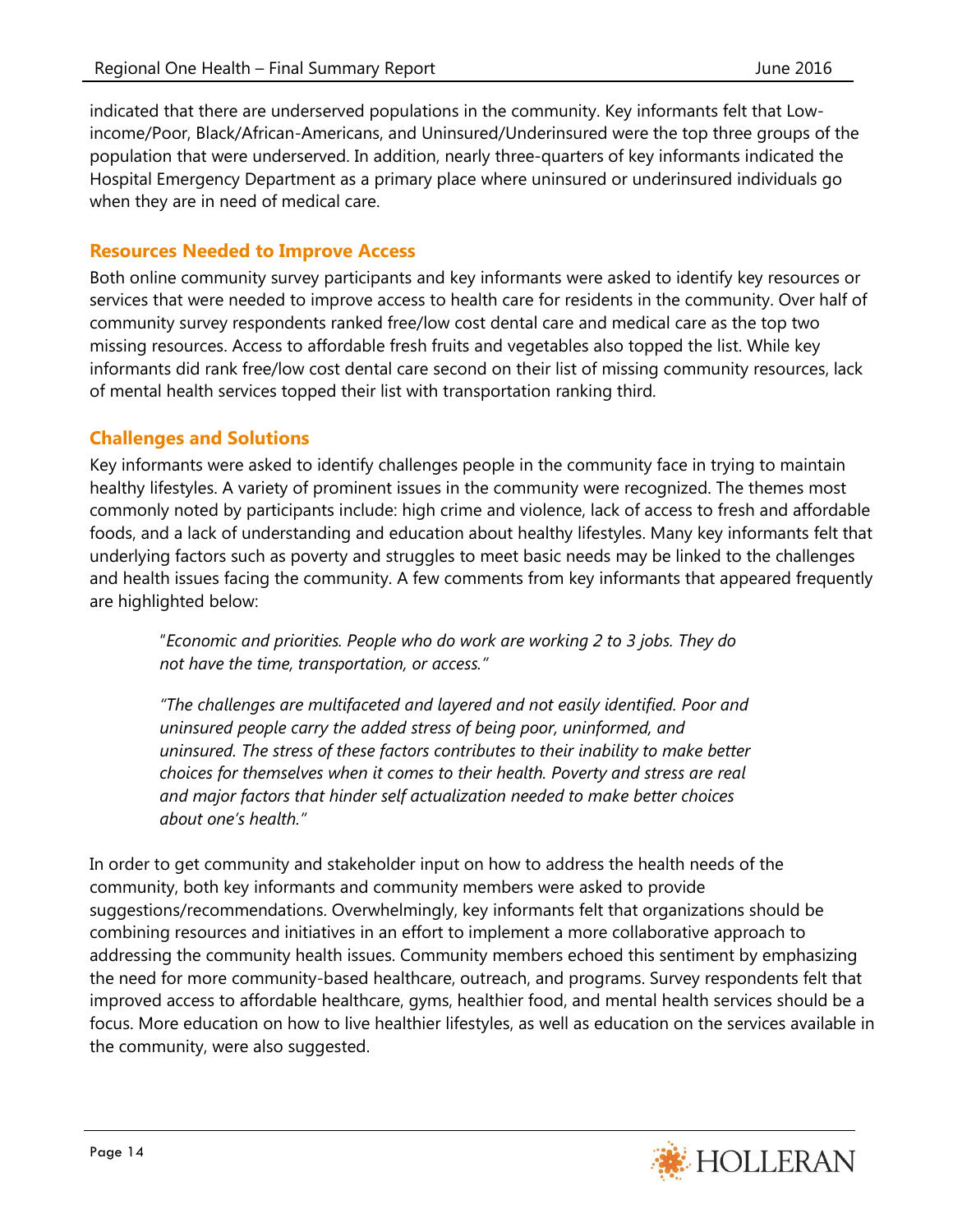## **IDENTIFICATION OF COMMUNITY HEALTH NEEDS**

#### **Prioritization Session**

Regional One Health held a prioritization session on May 24, 2016, with 16 members of the community as well as key health system staff to review the results of the 2016 Community Health Needs Assessment (CHNA). The goal of the meeting was to discuss and prioritize the needs of their local community as identified through the CHNA and to set the stage for community health improvement initiatives and the development of the hospital's Implementation Strategy. A list of attendees can be found in Appendix C.

#### **Process**

The prioritization meeting was facilitated by Holleran Consulting. The meeting began with an abbreviated research overview. This overview presented the results of the secondary data research as well as key findings from the online community survey and key informant survey.

Following the research overview, participants were provided with information regarding the prioritization process and criteria to consider when evaluating key areas of focus. In a large-group format, attendees were then asked to share openly what they perceived to be the needs and areas of opportunity in Shelby County. The open group discussion encouraged attendees to share if their perceived needs of the community aligned with the needs as found through the CHNA. Participants confirmed their experience matched the identified needs and areas of opportunity found in the region.

Through facilitated discussion, the group identified multiple areas of defined health needs that would later be consolidated to potential focus areas. The "master list" of community priorities (presented in alphabetical order) includes:

- $\triangleright$  Access to Healthcare
- $\triangleright$  Child and Family Health
- $\triangleright$  Drug Abuse
- $\blacktriangleright$  Health Literacy
- $\blacktriangleright$  Healthy Lifestyles
- $\triangleright$  Mental Healthcare
- $\triangleright$  Poverty
- $\triangleright$  STI's and TB
- $\triangleright$  Violence

#### **Key Community Health Issues**

Once the master list was compiled, participants were asked to rate each need based on two criteria. The two criteria included seriousness of the issue and the ability to impact the issue. Respondents were asked to rate each issue on a 1 (not at all serious; no ability to impact) through 5 (very serious; great ability to impact) scale. The ratings were gathered instantly and anonymously through a wireless audience response system. Each attendee received a keypad to register their vote. Based on voting results, the following were identified as the top five community health issues:

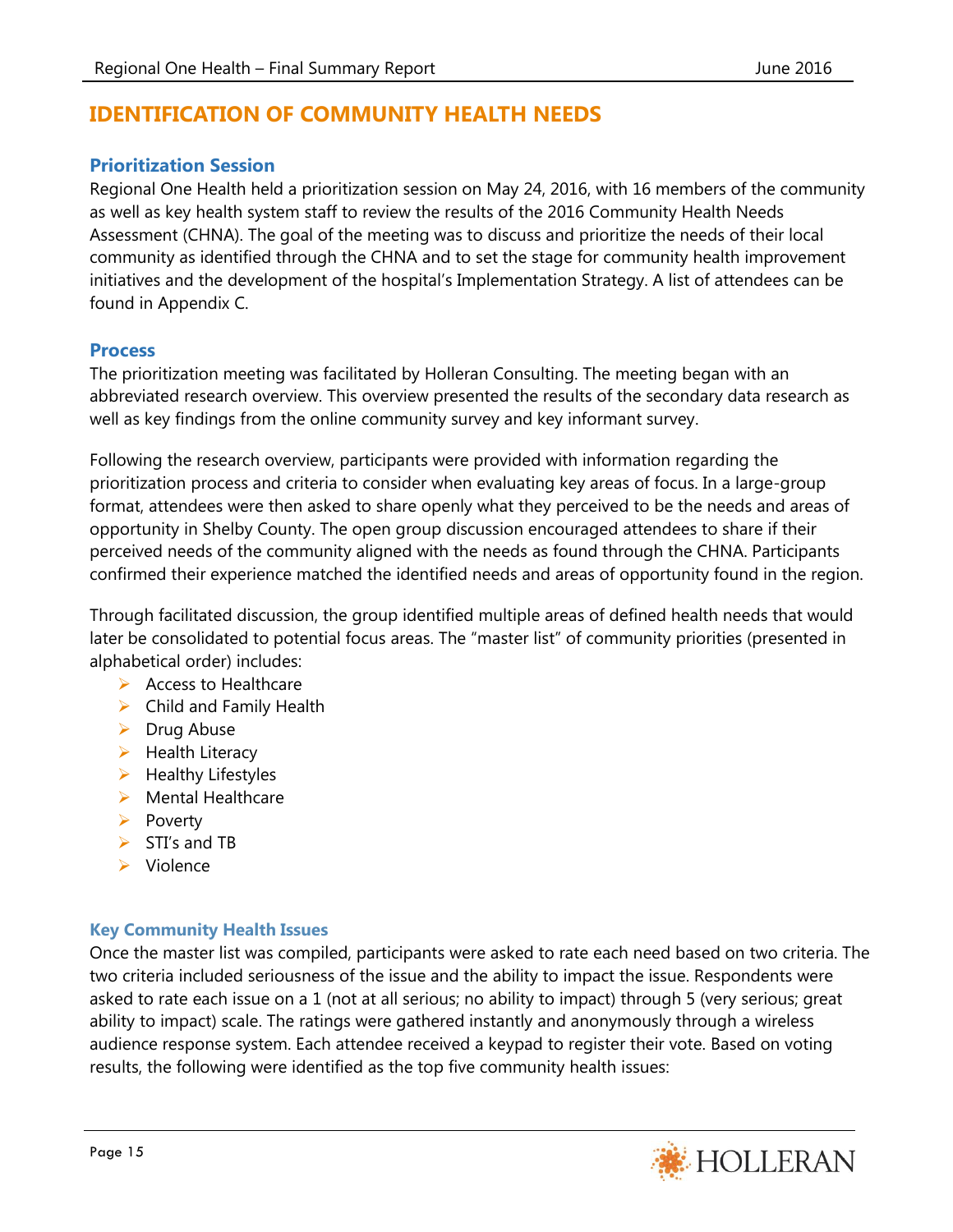- $\triangleright$  Poverty
- $\blacktriangleright$  Healthy Lifestyles
- $\triangleright$  Violence
- $\triangleright$  Mental Healthcare
- $\triangleright$  Sexually Transmitted Illnesses and TB

The matrix below outlines the intersection of the seriousness and impact ratings. Those items in the upper right quadrant are rated the most serious and with the greatest ability to impact.



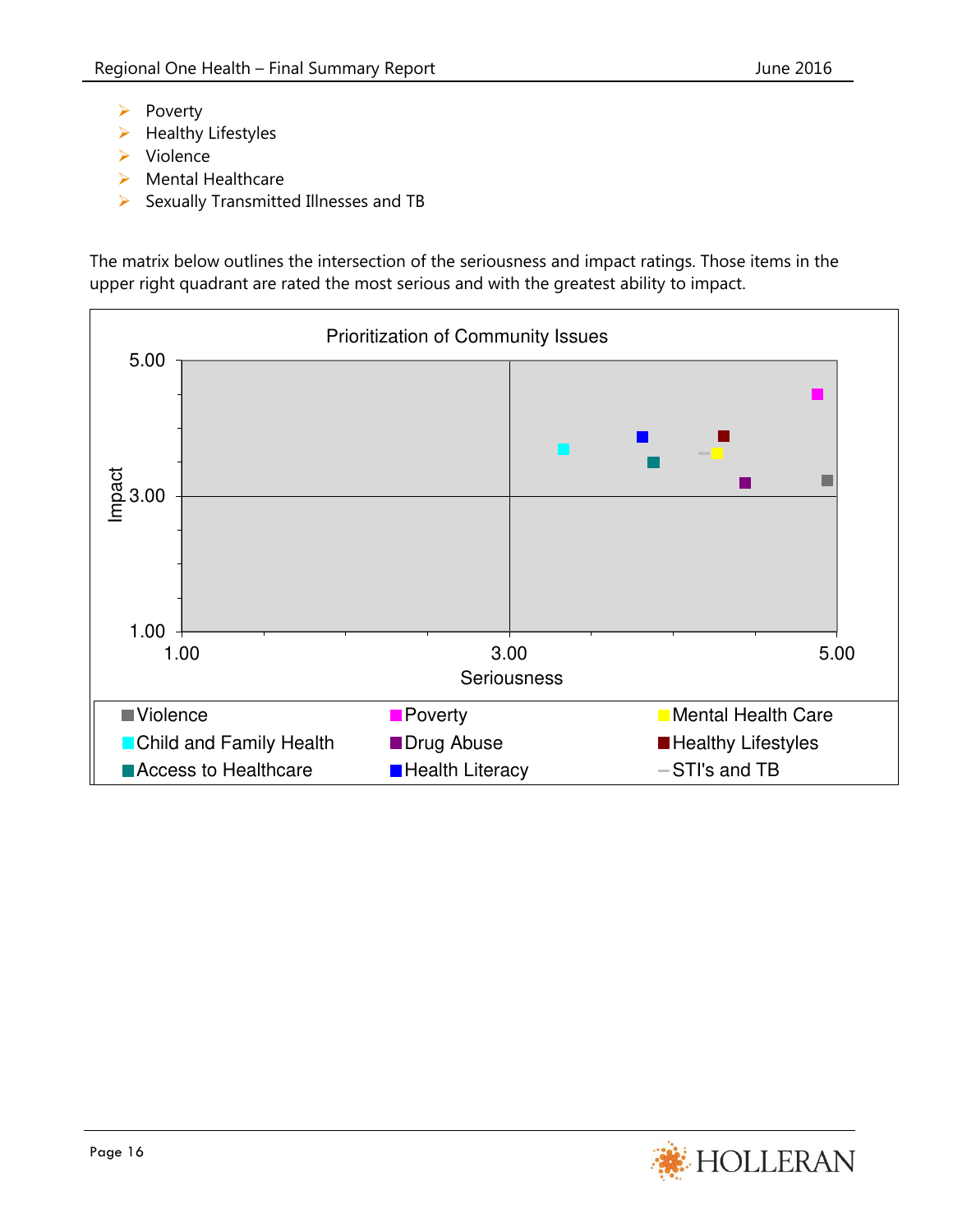## **Appendix A. Secondary Data Sources**

- Bureau of Labor Statistics. (2014). *Local Area Unemployment Statistics*. Retrieved from http://www.bls.gov/lau/
- Centers for Disease Control and Prevention. (2016). *Behavioral Risk Factor Surveillance System*. Retrieved http://www.cdc.gov/brfss/brfssprevalence/index.html
- Centers for Disease Control and Prevention. (2016). *CDC wonder*. Retrieved from http://wonder.cdc.gov/
- Centers for Disease Control and Prevention. (2016). *National vital statistics reports*. Retrieved from http://www.cdc.gov/nchs/nvss.htm
- Centers for Disease Control and Prevention. (2016). *NCHHSTP Atlas*. Retrieved from http://www.cdc.gov/NCHHSTP/Atlas/
- Centers for Disease Control and Prevention. *Sexually Transmitted Disease Surveillance 2014*. http://www.cdc.gov/std/stats14/default.htm
- National Cancer Institute. *State Cancer Profiles*. Retrieved from http://statecancerprofiles.cancer.gov/index.html
- Robert Wood Johnson Foundation. (2016). *County health rankings & roadmaps*. Retrieved from http://www.countyhealthrankings.org
- Shelby County Health Department. *HIV Disease and STD Annual Surveillance Summary 2014.* Retrieved from http://shelbycountytn.gov/index.aspx?NID=603
- Shelby County Health Department. *Office of Epidemiology Annual Report 2013.* Retrieved from https://www.shelbycountytn.gov/index.aspx?NID=592
- Tennessee Bureau of Investigation. (2016). *Tennessee incident-based reporting system*. Retrieved http://tennesseecrimeonline.com/public/Browse/browsetables.aspx
- Tennessee Department of Health. *Statistical Data*. Retrieved from https://www.tn.gov/health/topic/healthdata
- U.S. Census Bureau. (2010-2014). *American fact finder.* Retrieved from http://factfinder.census.gov/faces/nav/jsf/pages/index.xhtml
- U.S. Department of Health and Human Services. (2016). *Healthy People 2020*. Retrieved from http://www.healthypeople.gov/2020/default.aspx
- U.S. Department of Health and Human Services. (2016). *The 2016 HHS poverty guidelines*. Retrieved https://aspe.hhs.gov/poverty-guidelines

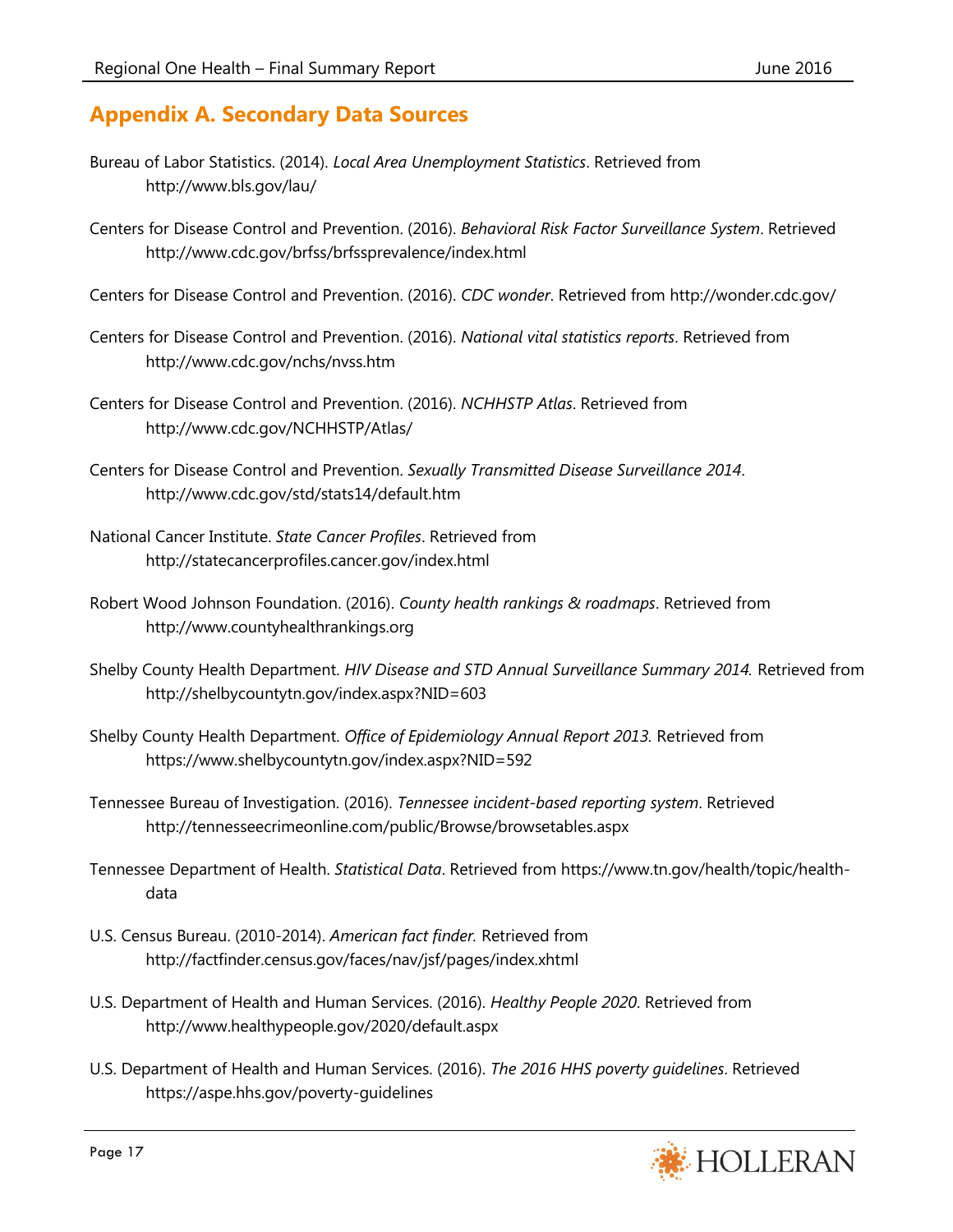# **Appendix B. Key Informant Participants**

| <b>Name</b>                | <b>Agency</b>                                 |
|----------------------------|-----------------------------------------------|
| Peter Abell                | <b>Books from Birth</b>                       |
| Raumesh Akbari             | <b>State Representative</b>                   |
| Cynthia Alexander-Mitchell | Shelby County Schools                         |
| Cynthia Allen              | <b>Baptist Memorial Healthcare</b>            |
| Michael Allen              | <b>Catholic Charities of West Tennessee</b>   |
| Calvin Anderson            | <b>Blue Cross/Blue Shield of Tennessee</b>    |
| <b>Austin Baker</b>        | <b>HRO Partners</b>                           |
| Jared Bulluck              | Leadership Memphis                            |
| Karen Camper               | State Representative                          |
| Dr. Erik Carlton           | University of Memphis School of Public Health |
| Carolyn Chambers           | Regional One Health                           |
| Dorothy Cleaves            | <b>Suntrust Bank</b>                          |
| Nancy Coffee               | New Memphis Institute                         |
| <b>Clarence Davis</b>      | Physician                                     |
| Janie Day                  | Germantown Area Chamber of Commerce           |
| <b>Beth Erb</b>            | <b>Goodwill Homes Community Services</b>      |
| Marlon Foster              | Knowledge Quest                               |
| Renee Frazier              | Common Table Health Alliance                  |
| Mary Freeman               | <b>Baptist Memorial Healthcare</b>            |
| Cleo Griffin               | <b>Kroc Center</b>                            |
| Harry Guinocor             | Meritan                                       |
| Tracy Hall, Ph.D           | Southwest Community College                   |
| <b>Whilean Hastings</b>    | Memphis Health Center                         |
| Dr. Alisa Haushalter       | Shelby County Health Department               |
| Karen Hill                 | March of Dimes                                |
| Dorsey Hopson              | <b>Shelby County Schools</b>                  |
| Lora Jobe                  | People First Partnership                      |
| Barbara King               | The Exchange Club Family Center               |
| <b>Rick Kirchoff</b>       | Retired                                       |
| Lisa Klesges, Ph.D         | University of Memphis School of Public Health |
| Jennifer Kmet              | Shelby County Health Department               |
| Dr. Marian Levy            | University of Memphis School of Public Health |
| Mark Luttrell              | <b>Shelby County Government</b>               |
| Arnetta Macklin            | <b>MIFA</b>                                   |
| E. Jean Massey             | <b>Shelby County Schools</b>                  |
| <b>Yvonne Matlock</b>      | Retired - Shelby County Health Department     |

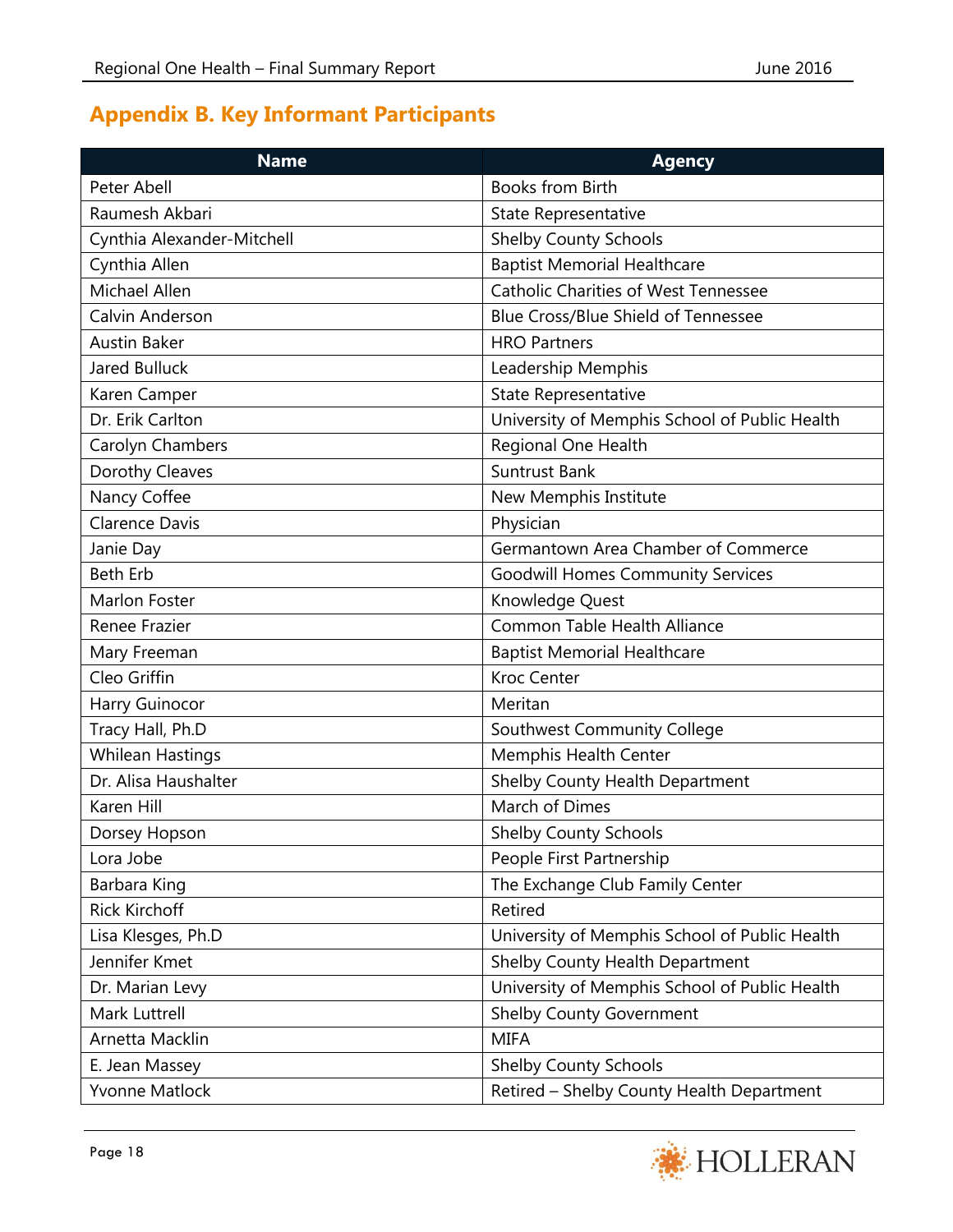| Estella Mayhue-Greer   | Mid-South Food Bank                    |
|------------------------|----------------------------------------|
| <b>Harrison McIver</b> | Memphis Area Legal Services            |
| Corbi Milligan, MD     | Methodist Hospital - South             |
| Valencia Nelson        | March of Dimes                         |
| Roslyn Nichols         | Memphis Theological Seminary           |
| Captain Henry Nixon    | Retired Captain/Chaplain               |
| Owen Phillips          | UT Regional One Physicians             |
| James Robinson, Ph.D   | Methodist Hospital - South             |
| Inetta Rogers          |                                        |
| Ellen Rolfes           | Shelby County ACE Awareness Foundation |
| <b>Ashley Ross</b>     | Shelby County Health Department        |
| Jeremy Sanders         | Common Table Health Alliance           |
| <b>Bernal Smith</b>    | <b>Tri-State Defender News</b>         |
| Calvin Stovall         | Soulsville Foundation                  |
| David Sweat            | Shelby County Health Department        |
| <b>Eligin Tunstall</b> | Hospital Violence Intervention Program |
| James Venable, OD      | Southern College of Optometry          |
| M. Warr                | Porter Leath                           |
| Linda Williams         | <b>Rise Foundation</b>                 |

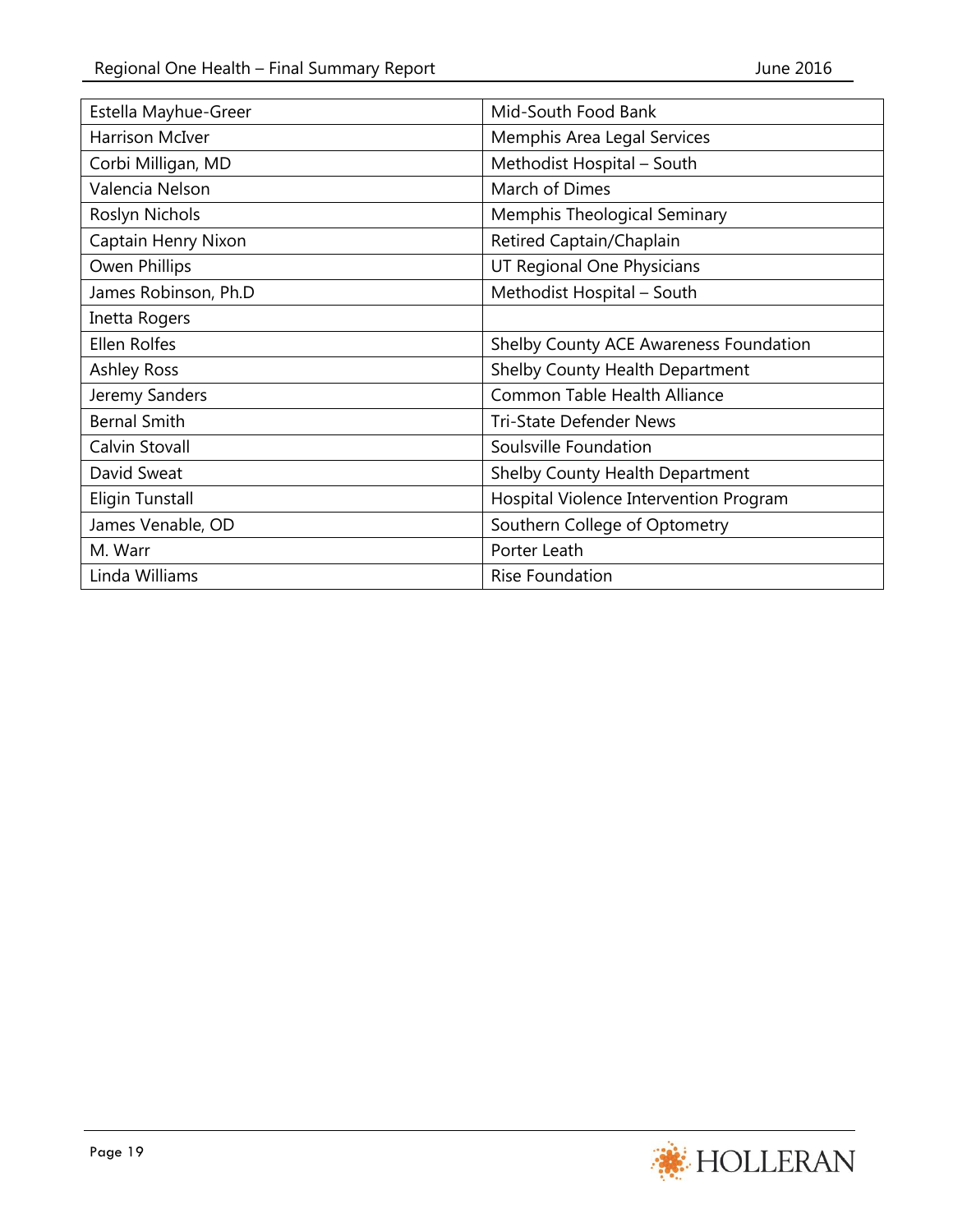# **Appendix C. Prioritization Session Participants**

| <b>Name</b>            | <b>Agency</b>                   |
|------------------------|---------------------------------|
| Barbara Bowling        |                                 |
| Susan Cooper           |                                 |
| Reginald Coopwood, MD  | Regional One Health             |
| Pat Gesell             |                                 |
| Dr. Walter Green       |                                 |
| Dr. Alisa Haushalter   | Shelby County Health Department |
| Anthony Henderson      |                                 |
| Joy Hoffman            |                                 |
| Mary McDougal          |                                 |
| <b>Reginald Milton</b> | <b>Shelby County Commission</b> |
| Chaplain Henry Nixon   | Retired/Regional One Foundation |
| Cynthia Nunnally       |                                 |
| Tammie Ritchey         |                                 |
| Leticia Towns          | Regional One Health             |
| <b>Allison Vance</b>   | Regional One Health             |
| <b>Rick Wagers</b>     |                                 |

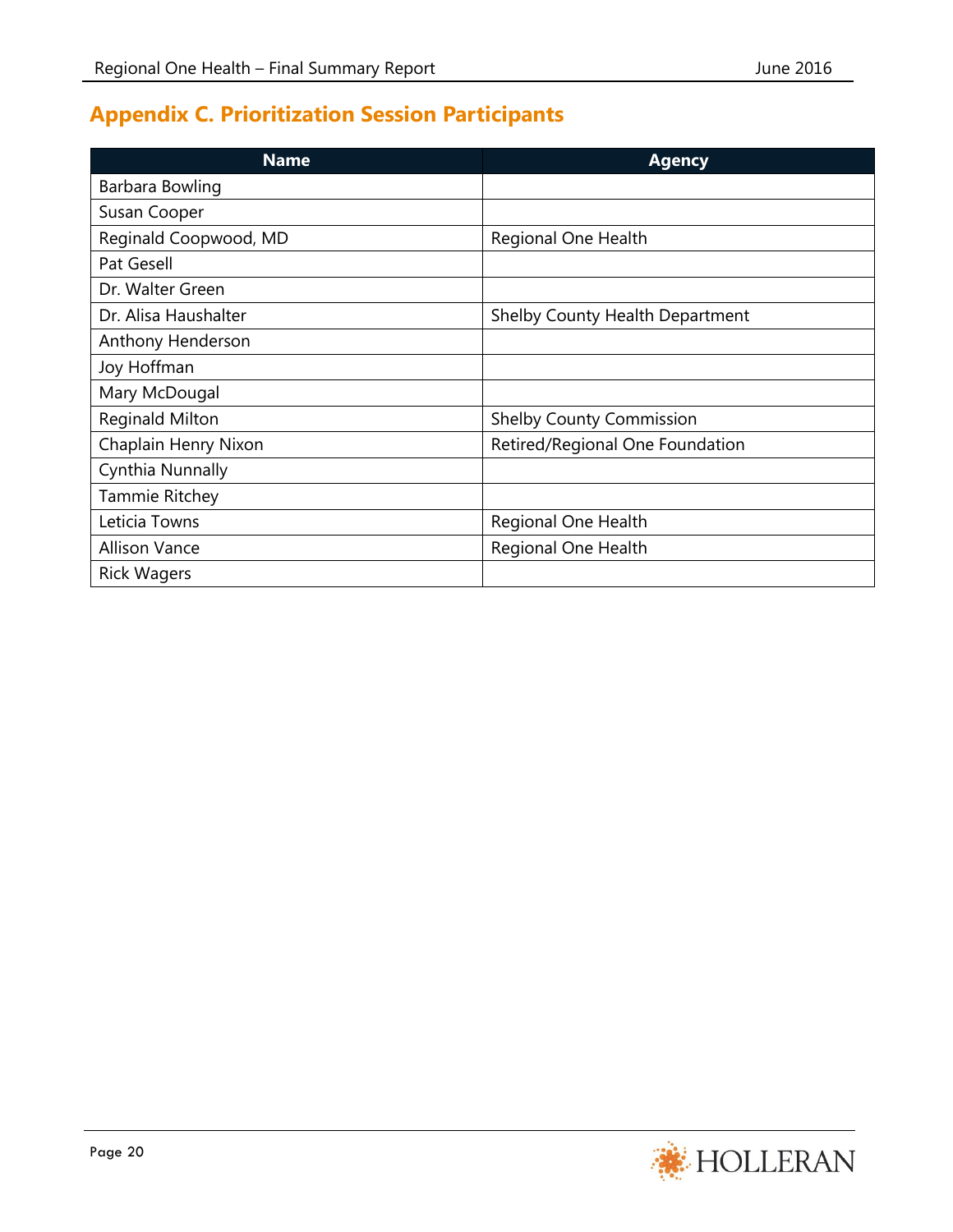## **Appendix D. 2013 Implementation Strategy Outcomes**

# Regional One Health 2013 – 2016 Community Health Needs Assessment Status Report

| Prioritized<br><b>Community</b><br><b>Health Need</b> | <b>Community</b><br><b>Health Need</b> | <b>Program Description(s)</b>                                                                                                                                                                                                                                                                                      | N - New<br>E - Existing<br>Programs/<br><b>Initiatives</b><br><b>P</b> - Potential                                                                                                                |                                  | <b>Existing/Potential</b><br><b>Partnerships to Meet</b><br>the Need                                                                                                                 |           | <b>Expected Outcome</b><br>on Community<br><b>Health Need</b>                                                                                                                                        | 2013 - 2016 Status/Results                                                                                                                                                                                                                                                                                                                                                                   |
|-------------------------------------------------------|----------------------------------------|--------------------------------------------------------------------------------------------------------------------------------------------------------------------------------------------------------------------------------------------------------------------------------------------------------------------|---------------------------------------------------------------------------------------------------------------------------------------------------------------------------------------------------|----------------------------------|--------------------------------------------------------------------------------------------------------------------------------------------------------------------------------------|-----------|------------------------------------------------------------------------------------------------------------------------------------------------------------------------------------------------------|----------------------------------------------------------------------------------------------------------------------------------------------------------------------------------------------------------------------------------------------------------------------------------------------------------------------------------------------------------------------------------------------|
| $\mathbf{1}$                                          | Teen<br>Pregnancy                      | Community based program<br>$\bullet$<br>providing education<br>regarding early prenatal<br>care for pregnant teens<br>and emphasizing staying in<br>school. The program also<br>educates adolescents on<br>pregnancy prevention.                                                                                   | E: Sunrise<br>Program                                                                                                                                                                             | 1.<br>2.                         | University of<br><b>Tennessee Health</b><br><b>Sciences Center</b><br>(UTHSC)<br><b>State of Tennessee</b>                                                                           |           | Reduction in teen<br>pregnancy rate                                                                                                                                                                  | Regional One Health is continuing<br>to provide support and education<br>to young mothers through the<br>Sunrise Program. The teenage<br>pregnancy rate is declining. This<br>decline is attributed to a number<br>of factors and initiatives<br>throughout the community. The<br>Sunrise Program is one of several<br>initiatives. Approximately 180<br>young moms are served each<br>year. |
| $\overline{2}$                                        | Infant<br>Mortality                    | The focus of the Regional<br>$\bullet$<br>Perinatal Center is to<br>improve birth outcomes<br>and decrease infant<br>mortality. The center<br>serves numerous needs in<br>its work to reduce infant<br>mortality and improve birth<br>outcomes, including<br>education and training to<br>healthcare professionals | E: Regional<br>Perinatal Center;<br>Sunrise Program;<br><b>NICU</b><br>Community<br>Outreach; Worth<br>the Wait; Safe to<br>Sleep Program<br><b>Lactation Peer</b><br>Counselors<br>N: Milk Depot | 1.<br>2.<br>3.<br>4.<br>.5<br>6. | <b>Shelby County</b><br>Health<br>Department<br><b>Healthy Memphis</b><br>Common Table***<br><b>UTHSC</b><br>Tennessee<br>Department of<br>Health<br>March of Dimes<br>Mother's Milk | $\bullet$ | Reduction in<br>infant mortality<br>rates by reducing<br>the number of<br>births before 39<br>weeks gestation<br>Reduction in the<br>number of sleep<br>related deaths<br>by focusing on<br>prenatal | Regional One Health is<br>continuing to partner with several<br>organizations and agencies to<br>support healthy deliveries and<br>reduce the community's Infant<br>Mortality Rate (IMR). Regional<br>One Health continues to maintain<br>a strong partnership with the<br>March of Dimes by providing both<br>human and financial support and<br>partnering on initiatives to               |

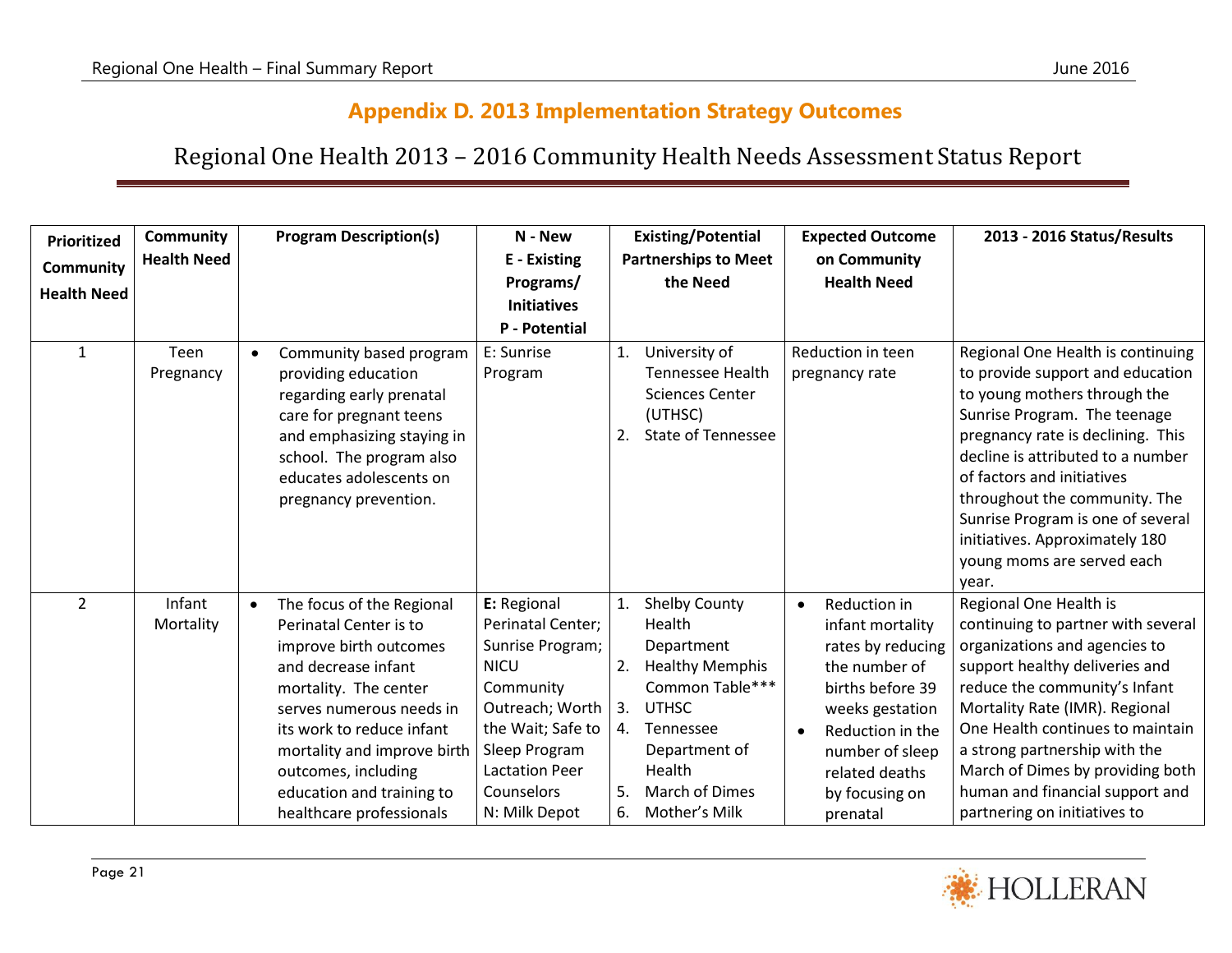| throughout the region.<br><b>Centering Pregnancy</b><br>$\bullet$<br>Program provides prenatal<br>care and education in a<br>group setting focused on<br>women with previous<br>preterm issues,<br>demographic and social<br>risk factors.<br>NICU Community Outreach<br>$\bullet$<br>Program provides<br>parenting classes,<br>childbirth classes and<br>prenatal education classes<br>both at Regional Medical<br>Center and in the<br>community.<br><b>Lactation Peer Counselors</b><br>$\bullet$<br>are volunteers who meet<br>with new moms to help<br>them understand<br>breastfeeding alternatives.<br>Milk Depot: in partnership<br>$\bullet$<br>with Mothers Milk Bank,<br>Regional One Health has<br>opened a repository where<br>nursing mothers can<br>donate milk.<br>Worth the Wait Program,<br>$\bullet$<br>through the March of<br>Dimes, focuses on the<br>elimination of elective | <b>Bank</b> | education | address infant mortality, pre-term<br>deliveries and other pregnancy<br>related matters. The IMR is<br>Shelby County has declined<br>significantly during the last<br>decade, and while it is still higher<br>that the national rate of 6.7,<br>progress has been and is still<br>being made.<br>In 2015, 75% of our NICU<br>$\bullet$<br>families received supportive<br>educational materials; 615<br>family members were<br>educated through our<br><b>Family Support Program</b><br>during our 101 Core<br>Curriculum education<br>sessions; 477 families and<br>babies and 48 staff members<br>logged more than 260 skin to<br>skin holding hours during our<br>2015 Kangaroo-a-Thon, a<br>$\bullet$<br>program designed to<br>promote and educate on the<br>practice of skin-to-skin-<br>holding.<br>Annually 3,700 new moms<br>receive education through<br>the Safe to Sleep Program.<br>More than 100 expectant<br>mothers participate in the<br>Worth the Wait program, |
|-----------------------------------------------------------------------------------------------------------------------------------------------------------------------------------------------------------------------------------------------------------------------------------------------------------------------------------------------------------------------------------------------------------------------------------------------------------------------------------------------------------------------------------------------------------------------------------------------------------------------------------------------------------------------------------------------------------------------------------------------------------------------------------------------------------------------------------------------------------------------------------------------------|-------------|-----------|-----------------------------------------------------------------------------------------------------------------------------------------------------------------------------------------------------------------------------------------------------------------------------------------------------------------------------------------------------------------------------------------------------------------------------------------------------------------------------------------------------------------------------------------------------------------------------------------------------------------------------------------------------------------------------------------------------------------------------------------------------------------------------------------------------------------------------------------------------------------------------------------------------------------------------------------------------------------------------------|
| deliveries before 39 weeks<br>gestation through patient                                                                                                                                                                                                                                                                                                                                                                                                                                                                                                                                                                                                                                                                                                                                                                                                                                             |             |           | annually.                                                                                                                                                                                                                                                                                                                                                                                                                                                                                                                                                                                                                                                                                                                                                                                                                                                                                                                                                                         |

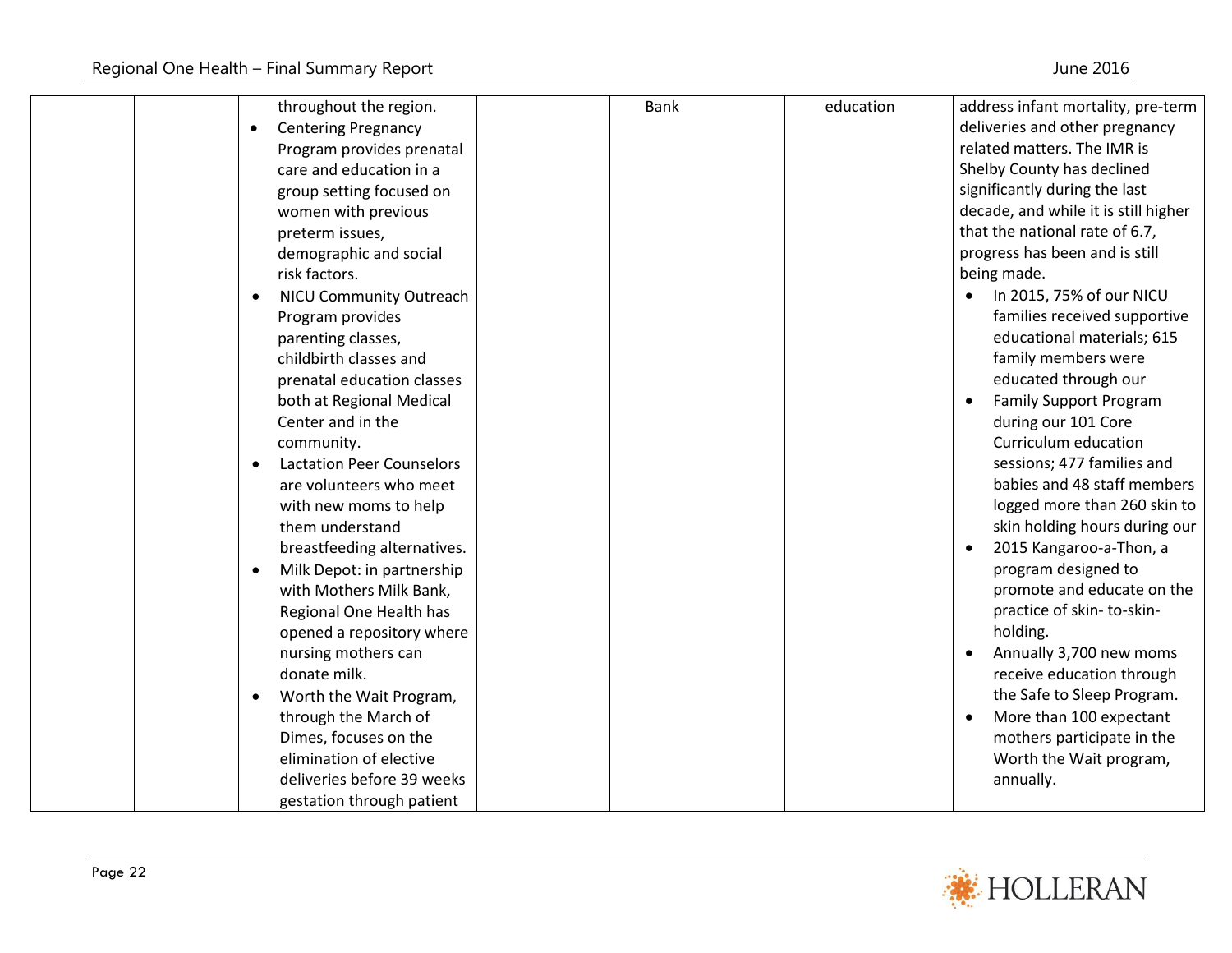| 3 | HIV/AIDS        | and provider education.<br>Safe to Sleep Program<br>$\bullet$<br>focuses on reducing the<br>risk for SIDS and other<br>sleep-related deaths, such<br>as suffocation.<br><b>Regional Medical Center's</b><br>$\bullet$ | E: Ryan White                                                                                                                                                                                                                  | 1.                   | Ryan White                                                                                                                                        | $\bullet$ | Reduction in                                                                    | From 2010 - 2014, the HIV                                                                                                                                                                                                                                                                                                                                                                                                                                                                                                                                                                                                                                    |
|---|-----------------|-----------------------------------------------------------------------------------------------------------------------------------------------------------------------------------------------------------------------|--------------------------------------------------------------------------------------------------------------------------------------------------------------------------------------------------------------------------------|----------------------|---------------------------------------------------------------------------------------------------------------------------------------------------|-----------|---------------------------------------------------------------------------------|--------------------------------------------------------------------------------------------------------------------------------------------------------------------------------------------------------------------------------------------------------------------------------------------------------------------------------------------------------------------------------------------------------------------------------------------------------------------------------------------------------------------------------------------------------------------------------------------------------------------------------------------------------------|
|   |                 | <b>Adult Special Care Center</b><br>provides primary and<br>specialty care; mental<br>health services; medical<br>case management and<br>pharmacy services for<br>HIV/AIDs patients.                                  | Grant funding;<br>Tennessee<br>Center of<br>Excellence;<br>24-hour HIV<br>screenings in the $\vert$<br>ED;<br>Wrap Around<br>Services; and<br>Transportation<br>services.<br>N: Coordinated<br>Public<br>Awareness<br>Campaign | 3.                   | Planning<br>Council<br>2. Tennessee<br>Department of<br>Health<br><b>Shelby County</b><br>Health<br>Department                                    |           | HIV/AIDs death<br>rate.<br>Improvements<br>in chronic<br>disease<br>management. | rate in Shelby County declined by<br>5 percentage points. Regional<br>One Health continues to operate<br>its Adult Special Care Center, and<br>has maintained the Center's state<br>designation as a Center of<br>Excellence. During the 2015 and<br>2016, Regional One Health<br>partnered with other<br>organizations to launch<br>coordinated community-wide<br>HIV/AIDs awareness campaigns.<br>The 2016 campaign targeted HIV<br>patients and encouraged better<br>compliance with their treatment<br>plans. Approximately 10,000<br>medical office visits are provided,<br>annually. More than 15,000 wrap<br>around visits are provided each<br>year. |
| 4 | <b>Diabetes</b> | Diabetes education<br>$\bullet$<br>program is designed to<br>provide patients and<br>families with educational<br>and counseling on<br>nutrition, exercise, wound<br>care, foot care and self-                        | E: Outpatient<br>Education;<br>Pharm D<br>Program;<br><b>MPower</b><br>Program; and<br>Closing the Gap                                                                                                                         | 2.<br>3.<br>4.<br>5. | 1. Healthy Memphis<br>Common Table***<br><b>Healthy Shelby</b><br><b>UTHSC</b><br><b>United Healthcare</b><br><b>Blue Cross/Blue</b><br>Shield of | $\bullet$ | Decrease in<br>diabetes<br>prevalence and<br>mortality                          | Through the Closing the Gap<br>Program more than 6,500<br>patients are served, annually.<br>During the past three years,<br>$\bullet$<br>2014 -2016, Regional One<br>Health has provided<br>approximately 1,800 Glucose                                                                                                                                                                                                                                                                                                                                                                                                                                      |

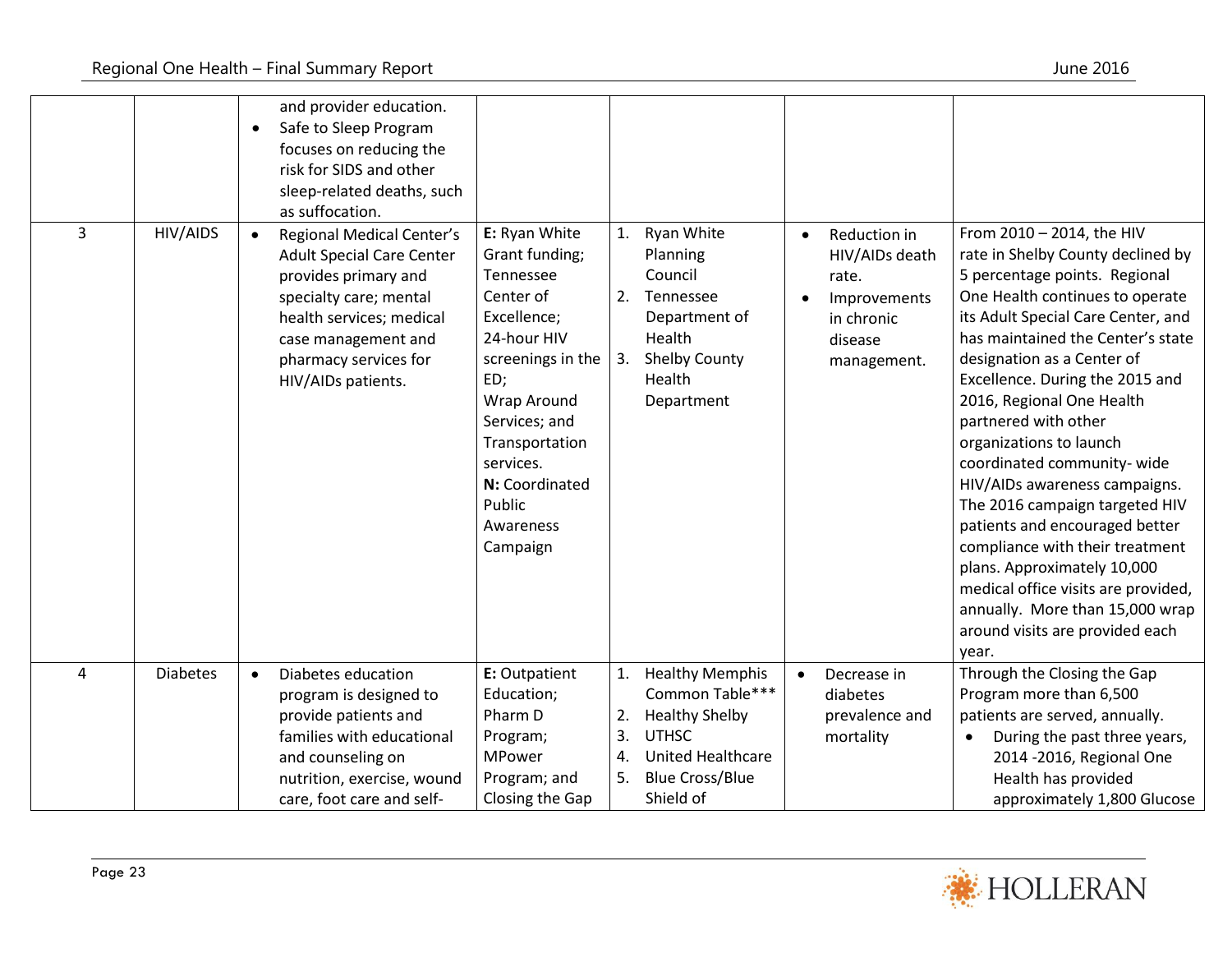|   |                         | $\bullet$<br>$\bullet$ | management skills -<br>Closing the Gap<br>Regional One Health's<br><b>Pharmacy Residency</b><br><b>Training Program includes</b><br>a seven month rotation in<br>the accredited Diabetes<br><b>Education Program</b><br>through which pharmacists<br>and pharmacy students<br>teach patients and<br>community resident how<br>to manage their disease<br>through behavior changes<br>and medication<br>management.<br>Community Outreach staff<br>works as part of the<br><b>Mobilizing for Action</b><br>through Planning and<br>Partnership (MAPP) to<br>develop strategic<br>collaborative community<br>programs aimed at<br>creating a healthier<br>community. | (Patient<br>Centered-<br>Medical Home) | Tennessee                                                        |                        |                                                                                                                       |           | and BP screenings in the<br>community, and participated<br>in more than 78 community<br>health fairs.                                                                                                                          |
|---|-------------------------|------------------------|--------------------------------------------------------------------------------------------------------------------------------------------------------------------------------------------------------------------------------------------------------------------------------------------------------------------------------------------------------------------------------------------------------------------------------------------------------------------------------------------------------------------------------------------------------------------------------------------------------------------------------------------------------------------|----------------------------------------|------------------------------------------------------------------|------------------------|-----------------------------------------------------------------------------------------------------------------------|-----------|--------------------------------------------------------------------------------------------------------------------------------------------------------------------------------------------------------------------------------|
| 5 | <b>Breast</b><br>Cancer | $\bullet$              | Take Care/Be Aware<br>Program - Breast Care<br>Clinic provides clinical and<br>radiological imaging<br>services (digital<br>mammography) for<br>prevention and early<br>detection of breast cancer                                                                                                                                                                                                                                                                                                                                                                                                                                                                 | E: Breast<br>Screenings                | 1. American Cancer<br>Society<br>2. Susan G. Komen<br>Foundation | $\bullet$<br>$\bullet$ | Reduction in<br>breast cancer<br>deaths<br>Reduction in<br>breast cancer<br>incidence<br>Increase in<br>breast cancer | $\bullet$ | Regional One Health has<br>continued its partnerships<br>with the Susan G. Komen<br>Foundation, increasing its<br>employees' involvement<br>with efforts to support the<br>mission and work of the<br>foundation. Regional One |

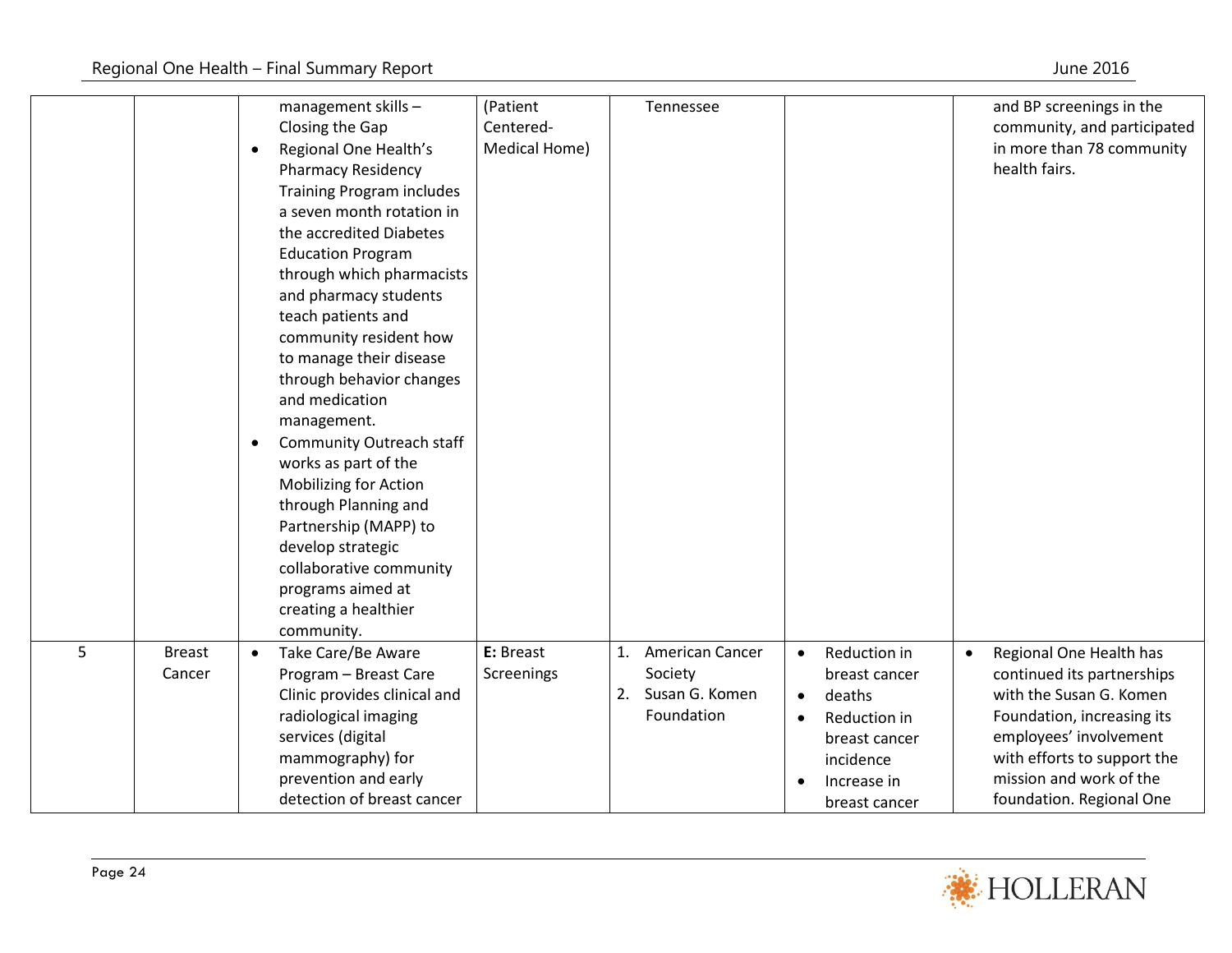|                |             | Community outreach staff<br>$\bullet$<br>participates with<br>workgroups dedicated to<br>creating community<br>programs targeting<br>continuing education and<br>awareness of breast cancer |                                  |    |                        |           | early detection   |           | Health has continued to<br>provide free breast cancer<br>screening to targeted<br>populations.<br>For the period 2-13 -<br>2015, Approximately<br>3,677 individuals were<br>screened through the Take<br>Care/Be Aware Program. |
|----------------|-------------|---------------------------------------------------------------------------------------------------------------------------------------------------------------------------------------------|----------------------------------|----|------------------------|-----------|-------------------|-----------|---------------------------------------------------------------------------------------------------------------------------------------------------------------------------------------------------------------------------------|
| 6              | Colorectal  | <b>Gastroenterology Clinic</b>                                                                                                                                                              | E: Screenings                    |    | 1. Tennessee Cancer    |           |                   | N/A       |                                                                                                                                                                                                                                 |
|                | Cancer      | provides clinical education and                                                                                                                                                             | offered in                       |    | Coalition              |           |                   |           |                                                                                                                                                                                                                                 |
|                |             | lower G.I. screenings for                                                                                                                                                                   | accordance with                  | 2. | Tennessee              |           |                   |           |                                                                                                                                                                                                                                 |
|                |             | prevention and early colorectal                                                                                                                                                             | U.S. Preventative                |    | Department of          |           |                   |           |                                                                                                                                                                                                                                 |
|                |             | cancer detection.                                                                                                                                                                           | <b>Task Force</b>                |    | Health                 |           |                   |           |                                                                                                                                                                                                                                 |
| $\overline{7}$ | Adult       | <b>Healthy Church Challenge</b><br>$\bullet$                                                                                                                                                | E: Healthy                       |    | 1. Healthy Memphis     | $\bullet$ | Reduction in      | $\bullet$ | In 2014, Regional One                                                                                                                                                                                                           |
|                | Obesity/    | encourages healthy eating,                                                                                                                                                                  | Church                           |    | <b>Common Table</b>    |           | rate of adult     |           | Health partnered with                                                                                                                                                                                                           |
|                | Over weight | exercise and weight-loss                                                                                                                                                                    | Challenge                        | 2. | <b>UTHSC Medical</b>   |           | obesity           |           | Blue Cross/Blue Shield and                                                                                                                                                                                                      |
|                |             | through a city-wide                                                                                                                                                                         | Partnership.                     |    | Students               | $\bullet$ | Increase adult    |           | several local churches on the                                                                                                                                                                                                   |
|                |             | campaign with churches                                                                                                                                                                      | P: Memphis                       |    | Association            |           | physical activity |           | Healthy Church Challenge.                                                                                                                                                                                                       |
|                |             | and providers.                                                                                                                                                                              | <b>Mobile Market</b>             | 3. | <b>Blue Cross/Blue</b> | $\bullet$ | Decrease in       |           | The intent of the program                                                                                                                                                                                                       |
|                |             | *Explore opportunities to<br>$\bullet$                                                                                                                                                      | N: Regional One<br>Health        |    | Shield - Tennessee     |           | prevalence of     |           | was to provide health                                                                                                                                                                                                           |
|                |             | partner with and support                                                                                                                                                                    |                                  |    | 4. Local Churches      |           | heart disease,    |           | education materials and                                                                                                                                                                                                         |
|                |             | the efforts of Memphis                                                                                                                                                                      | Spiritual health<br>and Wellness |    |                        |           | stroke and        |           | challenge congregations to<br>live healthier lives. The                                                                                                                                                                         |
|                |             | Mobile Market to provide a<br>sustainable source of                                                                                                                                         | Council                          |    |                        |           | diabetes          |           |                                                                                                                                                                                                                                 |
|                |             |                                                                                                                                                                                             |                                  |    |                        |           | Increased access  |           | program also featured a<br>competition among the                                                                                                                                                                                |
|                |             | healthy foods in Memphis<br>"food deserts".                                                                                                                                                 |                                  |    |                        |           | to better food    |           | participating churches.                                                                                                                                                                                                         |
|                |             | Spiritual Health and                                                                                                                                                                        |                                  |    |                        |           | choices           |           | <b>Regional One Health</b>                                                                                                                                                                                                      |
|                |             | <b>Wellness Committee:</b>                                                                                                                                                                  |                                  |    |                        |           | Improved health   |           | provided the pre-                                                                                                                                                                                                               |
|                |             | Regional One Health staff                                                                                                                                                                   |                                  |    |                        |           | and wellness      |           | assessment and post-                                                                                                                                                                                                            |
|                |             | works with a committee of                                                                                                                                                                   |                                  |    |                        |           | literacy          |           | challenge results for the                                                                                                                                                                                                       |
|                |             | spiritual leaders to develop                                                                                                                                                                |                                  |    |                        |           |                   |           | congregations of the                                                                                                                                                                                                            |
|                |             | programs which educate                                                                                                                                                                      |                                  |    |                        |           |                   |           | participating churches. More                                                                                                                                                                                                    |
|                |             | their members with regard                                                                                                                                                                   |                                  |    |                        |           |                   |           | than 300 lives were touched                                                                                                                                                                                                     |
|                |             |                                                                                                                                                                                             |                                  |    |                        |           |                   |           |                                                                                                                                                                                                                                 |

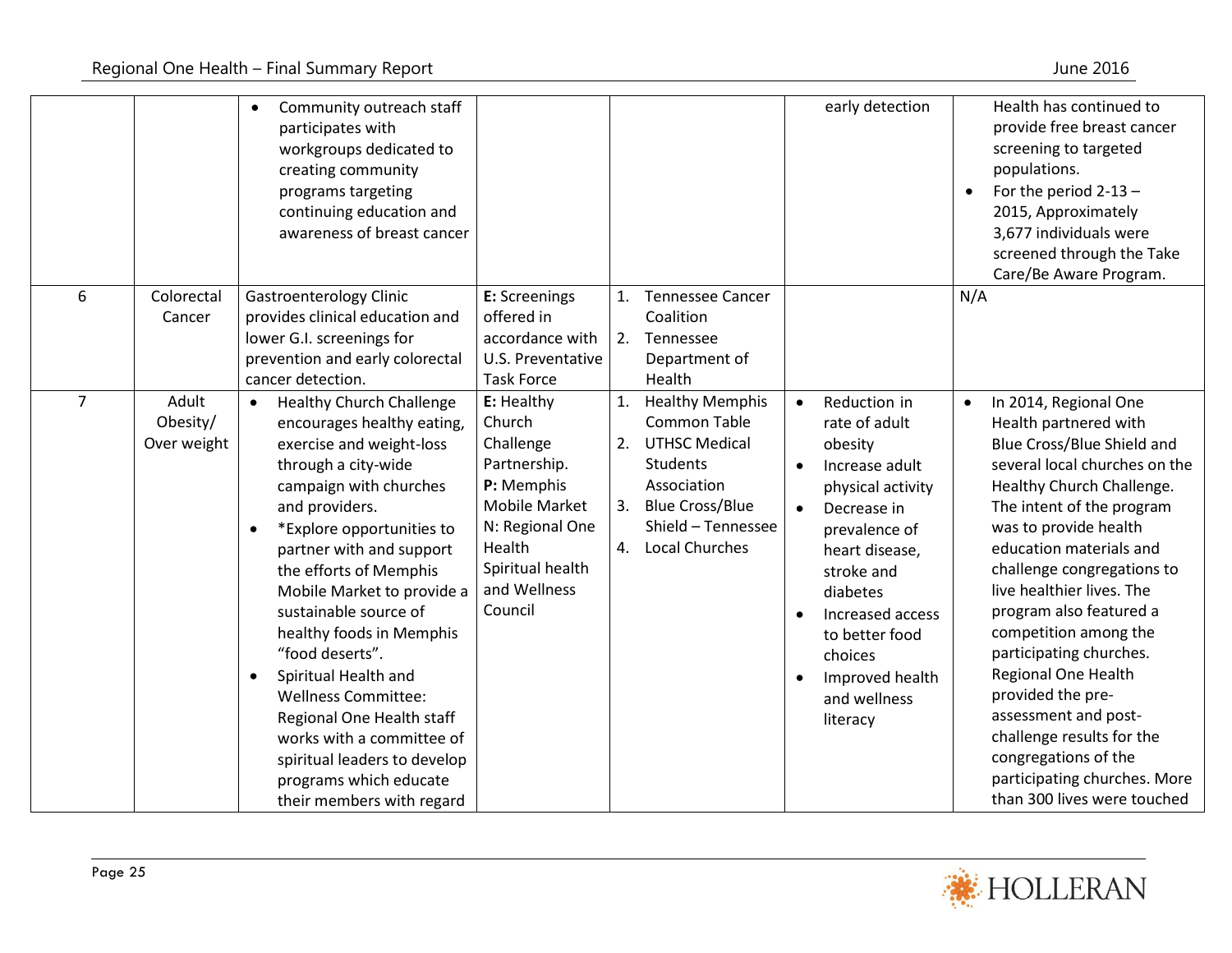|   |                      | to health concerns.<br><b>Community Outreach staff</b><br>$\bullet$<br>participate in community<br>health fairs to offer health<br>screenings, and provide<br>health education.                                                                                                                                                                                                                                                                                                                                                                         |                                                                          |                                                                                                                                       | through these efforts.<br>During the past 3 years,<br>$\bullet$<br>Regional One Health and the<br>Spiritual Health and Wellness<br>Ministers Council has<br>sponsored to community<br>wide Spiritual Health and<br><b>Wellness Conference</b><br>involving faith community<br>from throughout the region.<br>More than 100 people from<br>the various faith<br>communities have attended<br>the conferences.                          |
|---|----------------------|---------------------------------------------------------------------------------------------------------------------------------------------------------------------------------------------------------------------------------------------------------------------------------------------------------------------------------------------------------------------------------------------------------------------------------------------------------------------------------------------------------------------------------------------------------|--------------------------------------------------------------------------|---------------------------------------------------------------------------------------------------------------------------------------|---------------------------------------------------------------------------------------------------------------------------------------------------------------------------------------------------------------------------------------------------------------------------------------------------------------------------------------------------------------------------------------------------------------------------------------|
| 8 | Injury<br>Prevention | Fire Safety and Burn<br>$\bullet$<br>Prevention programming<br>focused on educating age-<br>appropriate audiences on<br>preventing residential,<br>motor vehicle, electrical<br>and chemical fires and<br>burns. Falls Prevention<br>programming focuses on<br>educating seniors and their<br>caregivers on risks and<br>safety measures to reduce<br>the number of falls and<br>falls-related injuries.<br>Inhalation Injuries<br>programming which<br>provides education to<br>firefighters, emergency<br>medical personnel and<br>non-burn emergency | E:<br>N: SOAR<br>(Currently<br>training and<br>orienting<br>volunteers.) | Tennessee<br>$\mathbf{1}$ .<br>Department of<br>Health<br>City of Memphis<br>2.<br>Schools<br><b>Shelby County</b><br>3.<br>Schools** | <b>Regional One Health</b><br>continues to support and<br>host monthly Memphis Area<br>Brain Injury Support Group.<br>Meetings are held monthly,<br>and the average number of<br>participants per month is 20.<br>Regional One Health has held<br>educational seminars on Seat<br><b>Belt Safety and Staying</b><br>Health and Independent<br>(SHAI). SHAI sessions are<br>held at senior living facilities<br>through the community. |

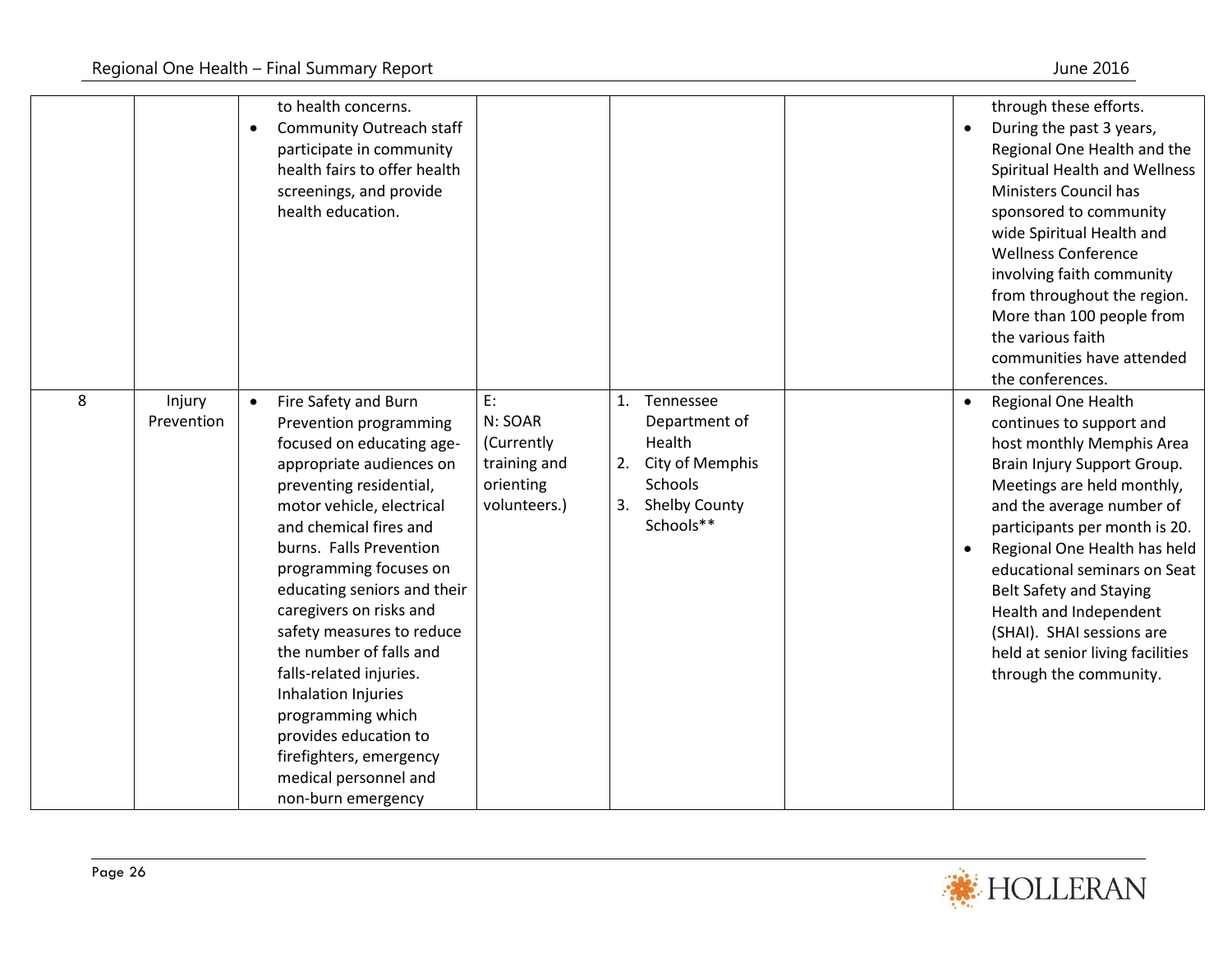| 9 | Education | department staff regarding<br>chemical inhalations.<br>Playground Safety Program<br>provides education<br>regarding injuries<br>associated with climbing<br>playground equipment.<br>SOAR Peer Volunteer/<br>Counselor offers peer<br>volunteer emotional<br>support to burn patients.<br>Regional One Health uses its                                                                                                                                                                                                                                                                                                                                                                                    | E: Partnership                                                                                            | 1.             | Leadership                                                                                                                                                                                                                                            |           |                                                                                                                                                                                                     | Regional One Health has                                                                                                                                                                                                                                                                                                                                                                                                                                                                                                                                                                                                                                                                                                                |
|---|-----------|-----------------------------------------------------------------------------------------------------------------------------------------------------------------------------------------------------------------------------------------------------------------------------------------------------------------------------------------------------------------------------------------------------------------------------------------------------------------------------------------------------------------------------------------------------------------------------------------------------------------------------------------------------------------------------------------------------------|-----------------------------------------------------------------------------------------------------------|----------------|-------------------------------------------------------------------------------------------------------------------------------------------------------------------------------------------------------------------------------------------------------|-----------|-----------------------------------------------------------------------------------------------------------------------------------------------------------------------------------------------------|----------------------------------------------------------------------------------------------------------------------------------------------------------------------------------------------------------------------------------------------------------------------------------------------------------------------------------------------------------------------------------------------------------------------------------------------------------------------------------------------------------------------------------------------------------------------------------------------------------------------------------------------------------------------------------------------------------------------------------------|
|   |           | resources and expertise to help<br>improve educational status and<br>health literacy in the<br>community. Initiatives are<br>facilitated through the<br>Speaker's Bureau, community<br>outreach programs, and<br>volunteer services. Regional<br>One Health works with local<br>high schools in helping rising<br>juniors and seniors in preparing<br>for life post school by providing<br>exposure to various health<br>careers, post - secondary<br>educational opportunities and<br>skills readiness. Regional One<br>Health will explore<br>opportunities with secondary<br>and post-secondary institutions<br>of learning to provide health<br>education and awareness of<br>health careers, with an | with several<br>schools in the<br>community;<br>Teen Volunteer<br>Program and<br>Speaker<br><b>Bureau</b> | 2.<br>3.<br>5. | <b>Memphis</b><br>Memphis<br>Leadership<br>Academy***<br>University of<br>Memphis; Rhodes,<br>Lemoyne-Owen<br>College<br>4. City of<br>Memphis/Shelby<br><b>County Schools</b><br>Science,<br>Technology<br>and Engineering<br><b>Charter Schools</b> | $\bullet$ | Increased literacy<br>levels<br>Increased High<br>School<br><b>Graduation rates</b><br>Post-Secondary<br>education<br>preparation<br><b>Health careers</b><br>on-the-job<br>exposure/<br>experience | maintained it's committed to<br>dedicating both financial and<br>human resources to improving<br>education.<br>During the past three years,<br>the organization has started a<br>Speaker's Bureau that serves as<br>health education resource for<br>various groups, including schools.<br>Topics bureau representatives<br>range from health careers<br>preparation to healthy living.<br>More than 20 employees<br>volunteer for the Speaker Bureau,<br>and the volunteers have been<br>deployed to more than 10<br>speaking engagements during the<br>past 2 years. Regional One Health<br>has also maintained its existing<br>relationship with two local<br>previously affiliated schools and<br>in 2016 began a new relationship |

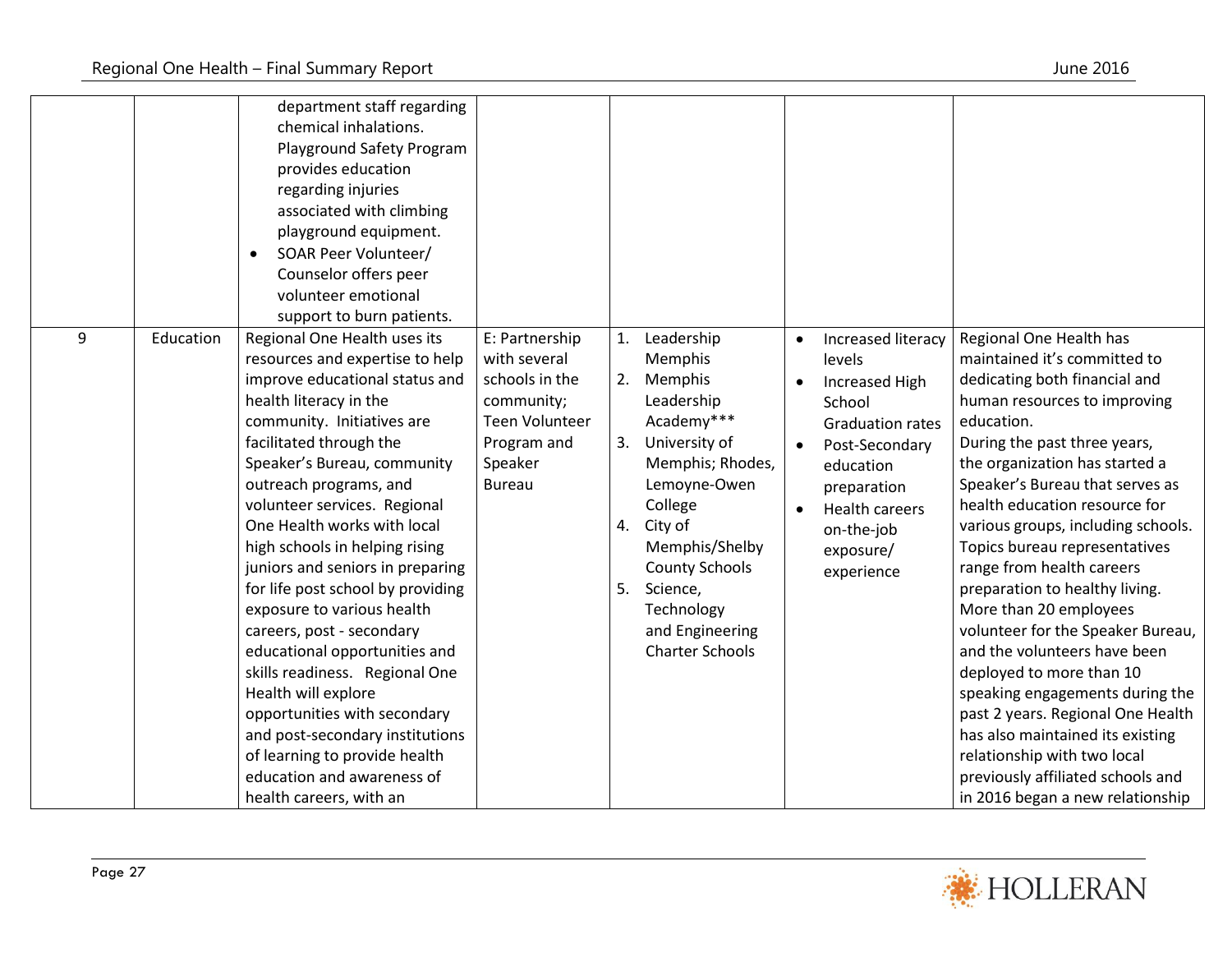|    |                                                                 | identified education partner.                                                                                                                                                                                                                                                                                                                                                                                                                                                                                                                                                                                                                                                                                                             |          |                |                                                                                                                                                                      |                                                  |                                                                                                                                                                                                                                             | with a K-8 school, placing more<br>than 100 volunteers in the<br>schools to mentor, provide<br>teacher support and tutor. In<br>addition to partnership with local<br>schools, Regional One Health has<br>continued to invest in and grow<br>its Teen Volunteer program.<br>More than 60 students have<br>participated in the program<br>within the last three years.                                                                                                                                                                                                                                                                                                                                                                                                  |
|----|-----------------------------------------------------------------|-------------------------------------------------------------------------------------------------------------------------------------------------------------------------------------------------------------------------------------------------------------------------------------------------------------------------------------------------------------------------------------------------------------------------------------------------------------------------------------------------------------------------------------------------------------------------------------------------------------------------------------------------------------------------------------------------------------------------------------------|----------|----------------|----------------------------------------------------------------------------------------------------------------------------------------------------------------------|--------------------------------------------------|---------------------------------------------------------------------------------------------------------------------------------------------------------------------------------------------------------------------------------------------|------------------------------------------------------------------------------------------------------------------------------------------------------------------------------------------------------------------------------------------------------------------------------------------------------------------------------------------------------------------------------------------------------------------------------------------------------------------------------------------------------------------------------------------------------------------------------------------------------------------------------------------------------------------------------------------------------------------------------------------------------------------------|
| 10 | Violent<br>Crime/<br>Homicide/<br>Firearm-<br>related<br>Deaths | <b>Hospital Based Violence</b><br>Intervention, Rx for Change,<br>was a new pilot partnership<br>with THE MED*** Foundation<br>and several community entities.<br>It was established for the<br>purpose of reducing gang<br>violence among youth and<br>young adults. Violence<br>Intervention Specialists that<br>work in conjunction with case<br>management, security,<br>community outreach, trauma<br>and emergency services and<br>pastoral care to identify and<br>implement strategies for<br>working with youth and young<br>adults affected by handgun<br>violence or violent crimes. The<br>intervention specialists serve as<br>liaisons between young crime<br>victims and community, social<br>and educational resources to | E: HBVIP | 1.<br>2.<br>3. | Regional One<br>Health<br>Foundation***<br>City of Memphis<br><b>Memphis Fast</b><br>Forward<br>4. Community Based<br>Gang & Violence<br>Prevention<br>Organizations | $\bullet$<br>$\bullet$<br>$\bullet$<br>$\bullet$ | Reduction in the<br>violent crime<br>rate in youths<br>and young adults<br><b>Reduction in</b><br>violence in the<br>home<br>Reduction in gang<br>and drug activity<br>Reduction in re-<br>injury return<br>rates at Regional<br>One Health | The HBVIP has been operational<br>for three years. After the 1st year<br>pilot, Regional One Health<br>decided to maintain the program.<br>The program has been expanded<br>to add additional staff, as well in<br>2015 Blue Cross/Blue Shield<br>award the organization a grant to<br>support the program. Today,<br>HBVIP is funded 100% by<br>operational dollars. The program<br>has been designated as a member<br>of National Network of Hospital<br>Violence Intervention programs.<br>Since the creation of the<br>program, more than 100<br>individuals have been served.<br>Regional One Health has<br>touched more than 300 lives<br>through hosting Bully,<br><b>Conflict Resolution and Gun</b><br>Violence & Police Interaction<br>community educational |